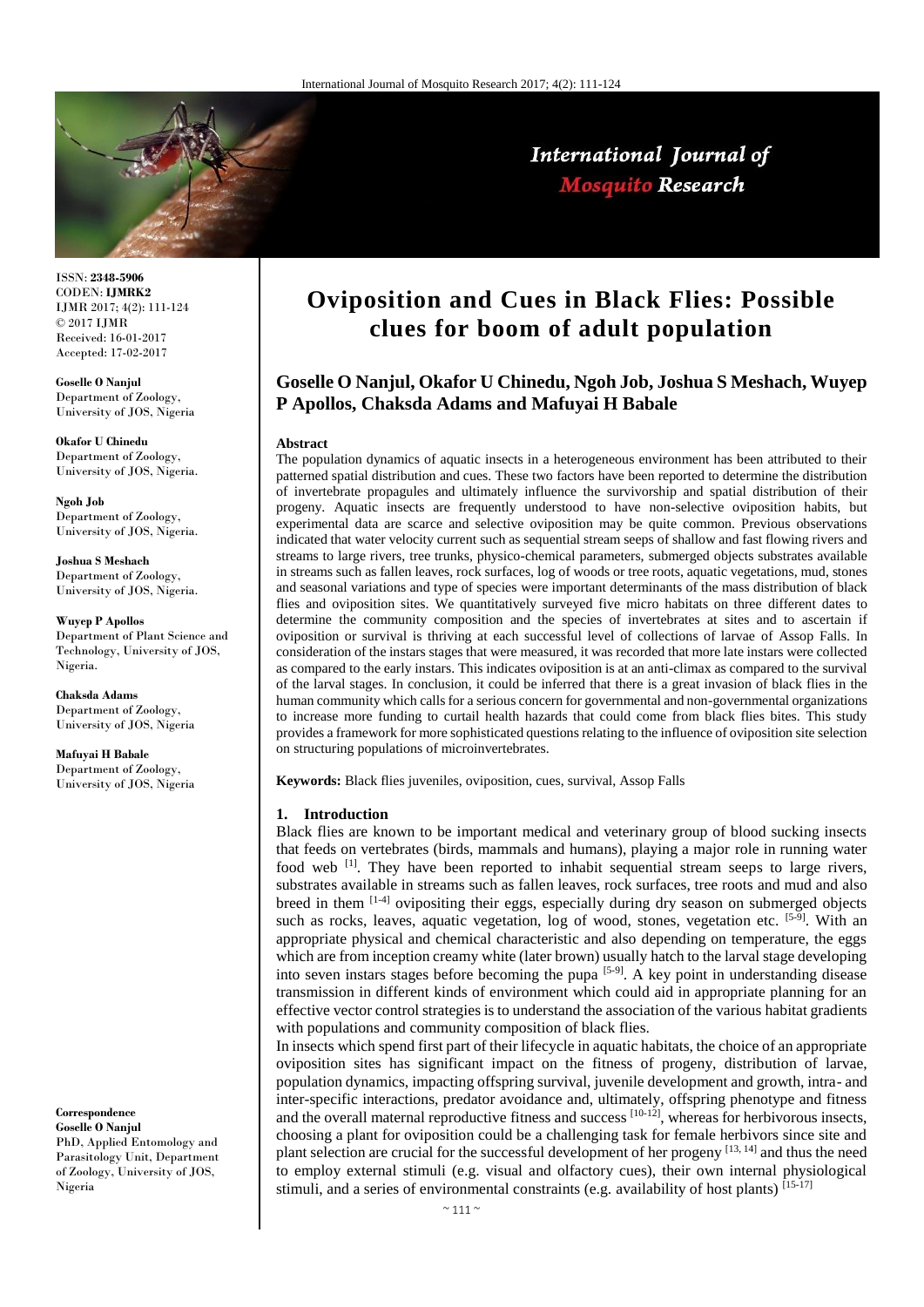which is a serious factor. For the phytophagous insects, the selection of sites for oviposition is a critical factor for the survival of the offspring of an individual since these behaviours plays an important role in host specificity, the origins of host shifts, sympatric speciation and co-evolution [18]. Moreover, as noted by Clutton-Brock  $[19]$ , offspring survival is one of the most important components of lifetime reproductive success. In organisms with rudimentary forms of parental care or with no parental care, oviposition site selection is considered to have an impact on parental fitness since it often determines a great extent the chances of survival of the offspring [20].

It has been observed that in certain female species of insects for e.g *Aedes aegypti*, they exhibit the "skip oviposition" behaviour, which comprises the distribution of the eggs at several breeding sites as observed under both laboratory [21-24] and field conditions [25-28], which is probably a strategy to avoid high densities of immature forms at breeding sites where food can be limited or to minimise the risks that are associated with

temporary breeding sites <sup>[29]</sup>. Importantly, this behaviour has not been reported among black flies. According to Gimnig et. al. <sup>[30]</sup>, understanding the patterns of larval production from aquatic habitats is critical for understanding processes affecting adult populations.

Forearmed with the knowledge that the population dynamics of aquatic insects could be affected by spatial distribution and cues, we undertook a survey on Black flies eggs and on larvae in a habitat once reported to have a continuous decline in the number of larval species at each successive period of collections (Figure 1 from Goselle et. al.)  $[31]$ . with the aim of collecting egg masses of black flies; identifying the species of black flies immature stages after three decades of previous studies; determine species composition and abundance and to determine/measure the length of the black flies larvae as indication of cues or larval survival for accurate prediction of Black flies occurrence at the generic levels at Assop falls in Plateau state Nigeria.



**Fig 1:** A schematic representation of the decline in number of the larvae species of black flies at Assop fall, Nigeria (Goselle *et. al.*, 2017)

## **2. Materials and Methods**

### **2.1 Study Area**

The study site was Assop fall in Hawan Kibo Village located in Riyom Local Government Area of Jos Plateau State, North Central Nigeria where previous studies by Roberts and Okafor [32] had reported nineteen species of the immature stages of black flies (Figure 1). It is located 57 km South-West of Jos, naturally endowed with a rocky bed and is a fast flowing perennial River (10 m wide), descends the western edge of Jos Plateau in Central Nigeria from a height of 1000 m to 7000 m over a distance of 4 km and projects a cool serene atmosphere. The site is a Guinea- Savannah on the slope and top of a midaltitude of ridge of Jos Plateau beside the Jos-Kagoro road about 70km from Jos City. The area has vegetation comprising of gallery forests surrounded by grasslands. Assop River which feeds the picturesque rapids and falls drains point of the Jos Plateaus Nigeria. Its headquarters are in the town of Riyom to the north of the Area at 9°38′00″N 8°46′00″E / 9.63333°N 8.76667°E / 9.63333; 8.76667. Riyom has an area of 807 km² and a population of 131,557 as at the 2006 census, and is predominantly dominated by the Berom. The LGA has boundaries with Kaduna and Nasarawa State. It is the gateway to the State when coming from the East and from Abuja (Figure 2). Usually, two dry seasons are recorded in the area, i.e. the raining season from May to October while the dry season from

## October to April.



**Fig 2:** Map of Plateau State with Jos as headquarters with a star while the study site Assop falls has double stars, with attached top picture showing settlements surrounding Assop Falls

#### **2.2 Duration of Study**

The study was carried out on three different dates within three (3) different months i.e. from November 2015 to January 2016. The dates were staggered in other to ensure the period of breeding and emergence of new larval species is completed and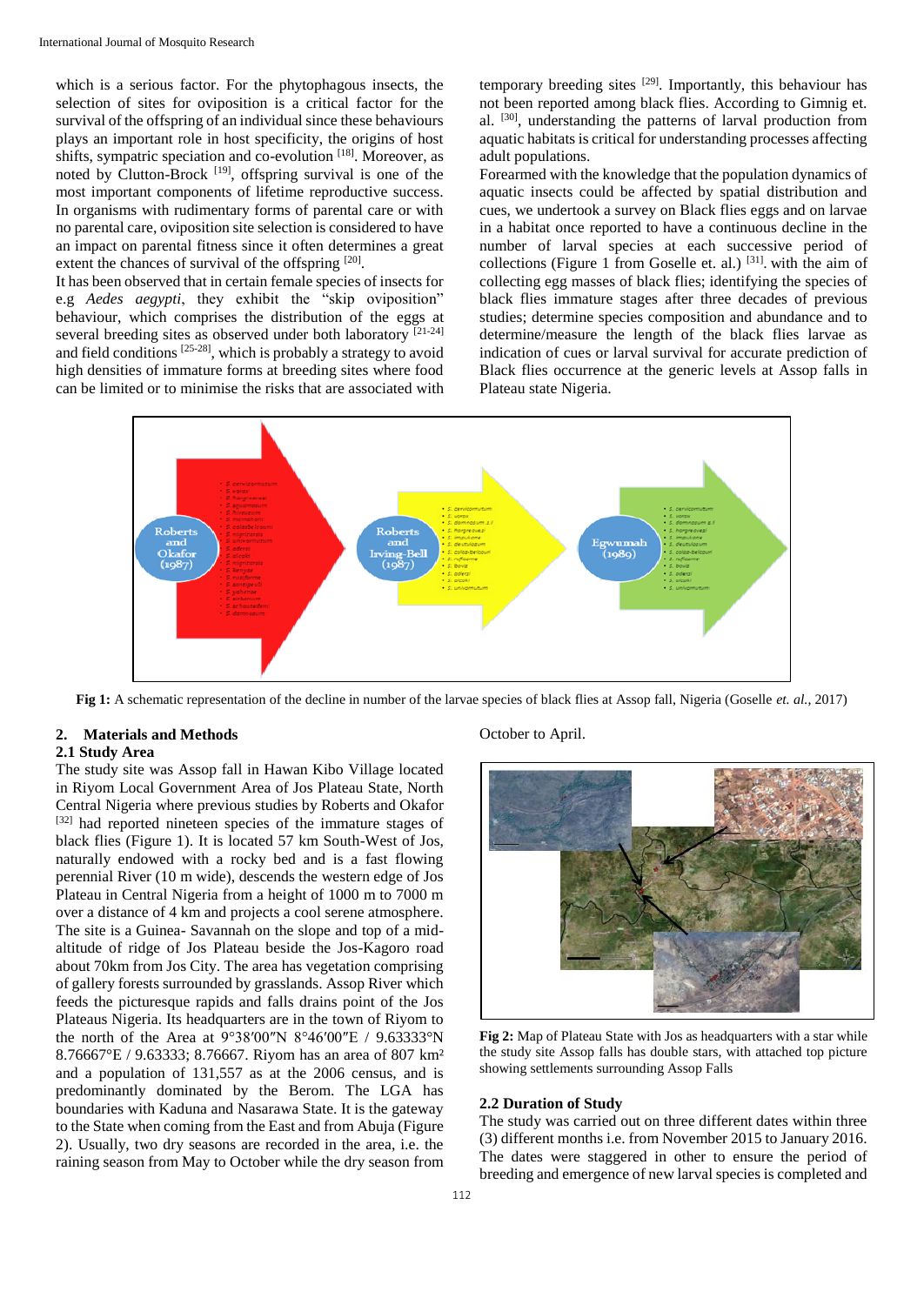most importantly to ascertain the abundance of larvae which would enable the relating of their output to the adult stage. A Global Positioning System (GPS) was used to mark each micro-niches for collection of juveniles.

**2.3 Oviposition sites, collection of eggs and counting of eggs** 

From the different areas and breeding sites white matrix places observed were combed for eggs and the Eggs were found to be covered by an external filamentous or lamellar matrix (exochorion) that promotes adhesion to the substrate, protects the eggs, and provides food for newly hatched larvae  $[7, 33]$ . Beneath the matrix is a waxy layer that prevents desiccation, followed by a tough envelope, the endochorion  $[33]$ . The matrix were then collected, preserved and counted according to the method described by Goldie (1982).

## **2.4 Sampling of larvae and measurements of water temperature**

Based on phenology of the insects, sampling was conducted when the water level was low enough to allow safe access to the larvae. Five different points or micro niches were demarcated (Figure 2) and the Larvae were collected from all the available submerged substrates in the river such as fallen leaves, rock surfaces, mud and trailing grasses submerged in the river. 45 minutes exactly were spent at each area of collection sites with the depth of the river at each area recorded. The collection of larvae was done using a stainless steel plated entomological forceps. They were detached from the vegetation and placed into five separate conical flasks containing a freshly prepared carnoys fixative used for preservation of the larvae. After collecting enough larvae in each conical flask from the five different sites, they five conical flasks were transferred into a cool box containing some ice pads. This was to provide a good condition for effective preservation of the larvae.

The depths of the five micro niches were recorded. The boxes containing the collected samples were then transported to the University of Jos Undergraduate Laboratory, were they were removed from the box and 10 different Petri dishes were used in the separation of larvae and pupae for easy identification under the microscope. The same procedure was adopted for each of the dates of collections i.e. from the months of November 2015 to January 2016. The temperature of the water body was also measured.

## **2.5 Laboratory Work on the Larvae**

Using the key for species identification by Crosskey<sup>[34]</sup> and Freeman and de Meillon<sup>[35]</sup>. Larvae were picked from the sampling containers and placed on a glass slide with at least 4- 6 larvae at a time with larvae continuously wetted using the fixative to prevent desiccation. The identification and separation of the larvae and pupae was done by separating *S. damnosum* complex from non *S. damnosum* using a dissecting microscope. *Simulium damnosum sl* differs from other species by the possession of dorsal abdominal tubercles which are

triangular in shape and by a row of hooklets on the proleg [34]. The best identification of *S. damnosum sl* larvae was a *Simulium damnosum* done covering dark setae. In this way, the initial separation of *Simulium damnosum* from the other *Simuliid* was achieved.

Different head pattern and plasteron gills otherwise known as the respiratory filaments which have 2 large horizontal tubes from which 3 bifid and 3 simple inner tubes arise were used as a differentiating factor. Also, the gill lie relatively flat while all the other species which are non *damnosum* had different head pattern and all gill arrangement. Morphological characteristics of the last instar larvae (matured) were identified by using the standard key of Takaoka and Chochole<sup>[36]</sup> and Crosskey<sup>[34, 37-</sup> 38] . Measurements of the various instar stages were also done with the aid of a graticule placed under microscope and confirmation with a ruler and all measurements for the larvae were estimated to the nearest whole digit using the fitted eyes piece. Thereafter, each species identified were placed into separate eppendorf tubes containing 70% ethanol.

## **2.6 Limitation in Sampling and Identification**

Inherent problem in the sampling of fresh water habitat is that of ensuring random sampling. This is consistent with the fact that velocity alone may not account for the distribution of black fly larvae. The bed rock geology of the river, the amount of submerged natural substrate and required nutrient may limit the distribution of a particular species despite appropriate water velocity.

Morphological identification of the *Simulium* species is not without its own limitations. The use of size, head pigmentation, post-genial cleft and body markings are influenced by the larvae instars stages ecological adaptation by the particular species. These markings may be bleached by the fixative before they are carried to the laboratory for identification; which may lead to mistakes in species identification.

## **2.7 Precautions**

Care was taken to ensure that the larvae were not damaged during the process of detachment from the tip of submerged vegetation or rock particle. Fine entomological forceps, were used to hold it at the posterior end and not the anterior part to prevent damaging of the plasteron gills while detaching them from the substrates. The larvae were always kept in a cool condition. Extra care was also taken by the researchers who wore protective clothing while sampling, care was taken while stepping on surfaces during sampling.

## **2.8 Data Analysis**

Data analysis was analyzed using the Univariate analysis for differences between subject factors i.e. species and areas, Post hoc test for least significant difference of areas and the Multivariate analysis of variance (MANOVA, PROC GLM, SAS Institute Inc.)<sup>[39]</sup> for difference in temperature at different site and to summarize invertebrate community structure in ponds/streams across all sampling dates for all sites.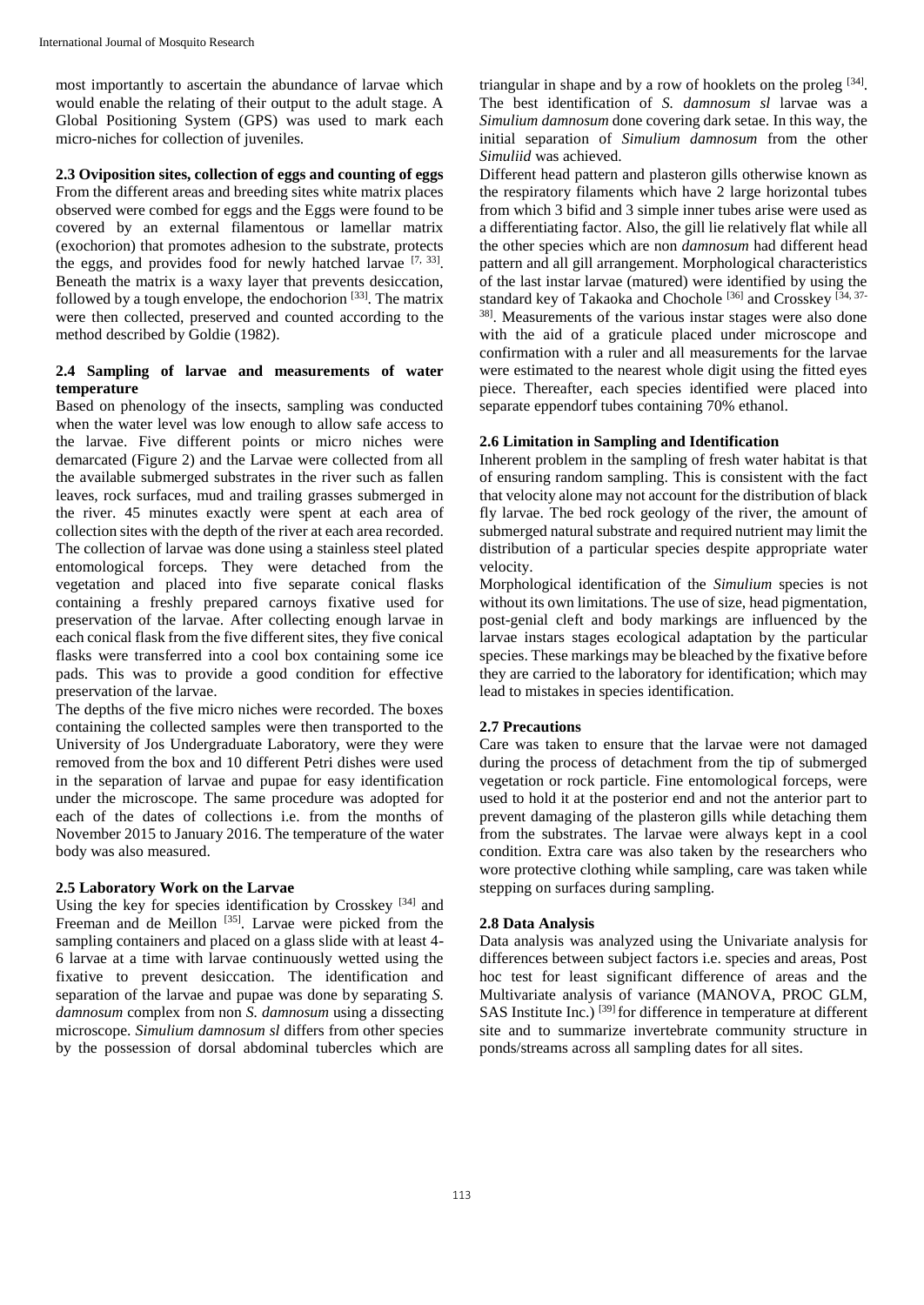

**Fig 3:** Pictures of various microniches/microhabitats where eggs/juveniles were collected

## **3. Results**

## **3.1 Black flies oviposition sites, dates and areas**

The proportion of eggs collected on various substrates base on areas, dates and breeding sites are as shown in Table 1. A univariate analysis of variance to test the significant difference of collected eggs based on areas and sites showed no significant difference (Table 2) with an adjusted r-squared values at 0.441. This prompted a Post-hoc test on individual indices and a significant difference was established based on areas (Table 3) and a high significant difference based on sites (Table 4). The estimated marginal means is as shown on Figure 4.

A univariate analysis of variance based on months and sites was also conducted (Table 5). Base on individual indices of months and sites, a significant difference was established, but based on test of between subject effects between months and sites, no significant difference was established despite an adjusted r-squared value of 0.687 (Table 5). This prompted a Post-hoc test for homogeneous subsets of months and sites (Tables 6 and 7) where a high signofocant difference was established. The estimated marginal means based on substrates and months is as shown on Figure 5.

|          |              | <b>BREEDING SITES</b>    |                      |                   |              |              |  |
|----------|--------------|--------------------------|----------------------|-------------------|--------------|--------------|--|
| Areas    | <b>Dates</b> | Leaves (fallen/standing) | <b>Rock surfaces</b> | Tree trunks/roots | Log of woods | <b>Total</b> |  |
|          | 20/11/15     | 10                       | 3                    | 4                 | 8            |              |  |
|          | 4/12/15      | 13                       | 7                    | 6                 | 10           |              |  |
| Area I   | 4/1/16       | 15                       | 10                   | 11                | 14           |              |  |
|          |              | 38                       | 20                   | 21                | 32           | 111          |  |
|          | 20/11/15     | 8                        | 3                    | 4                 | 7            |              |  |
| Area II  | 4/12/15      | 12                       | 8                    | 10                | 8            |              |  |
|          | 4/1/16       | 16                       | 8                    | 4                 | 11           |              |  |
|          |              | 36                       | 19                   | 18                | 26           | 99           |  |
|          | 20/11/15     | 8                        | 5                    | 4                 | 7            |              |  |
|          | 4/12/15      | 11                       | 6                    | 8                 | 10           |              |  |
| Area III | 4/1/16       | 14                       | 8                    | $\overline{7}$    | 10           |              |  |
|          |              | 33                       | 19                   | 19                | 27           | 98           |  |
|          | 20/11/15     | 8                        | 4                    | 3                 | 6            |              |  |
|          | 4/12/15      | 9                        | 4                    | 3                 | 7            |              |  |
| Area IV  | 4/1/16       | 10                       | 5                    | 6                 | 8            |              |  |
|          |              | 27                       | 13                   | 12                | 21           | 73           |  |
| Area V   | 20/11/15     | 8                        | 5                    | 3                 | 7            |              |  |
|          | 4/12/15      | 10                       | $\overline{4}$       | 5                 | 12           |              |  |
|          | 4/1/16       | 13                       | 6                    | 5                 | 10           |              |  |
|          |              | 31                       | 15                   | 13                | 29           | 88           |  |
|          |              | 165                      | 86                   | 83                | 135          | 469          |  |

**Table 2:** Univariate Analysis of Variance (Tests of Between-Subjects Effects)

| <b>Dependent Variable: Value</b> |                                |    |                    |         |      |  |  |  |
|----------------------------------|--------------------------------|----|--------------------|---------|------|--|--|--|
| <b>Source</b>                    | <b>Type III Sum of Squares</b> | df | <b>Mean Square</b> |         | Sig. |  |  |  |
| Corrected Model                  | $395.650$ <sup>a</sup>         | 19 | 20.824             | 3.451   | 000  |  |  |  |
| Intercept                        | 3666.017                       |    | 3666.017           | 607.627 | .000 |  |  |  |
| <b>AREAS</b>                     | 67.233                         | 4  | 16.808             | 2.786   | 039  |  |  |  |
| <b>SITES</b>                     | 316.317                        |    | 105.439            | 17.476  | ooc  |  |  |  |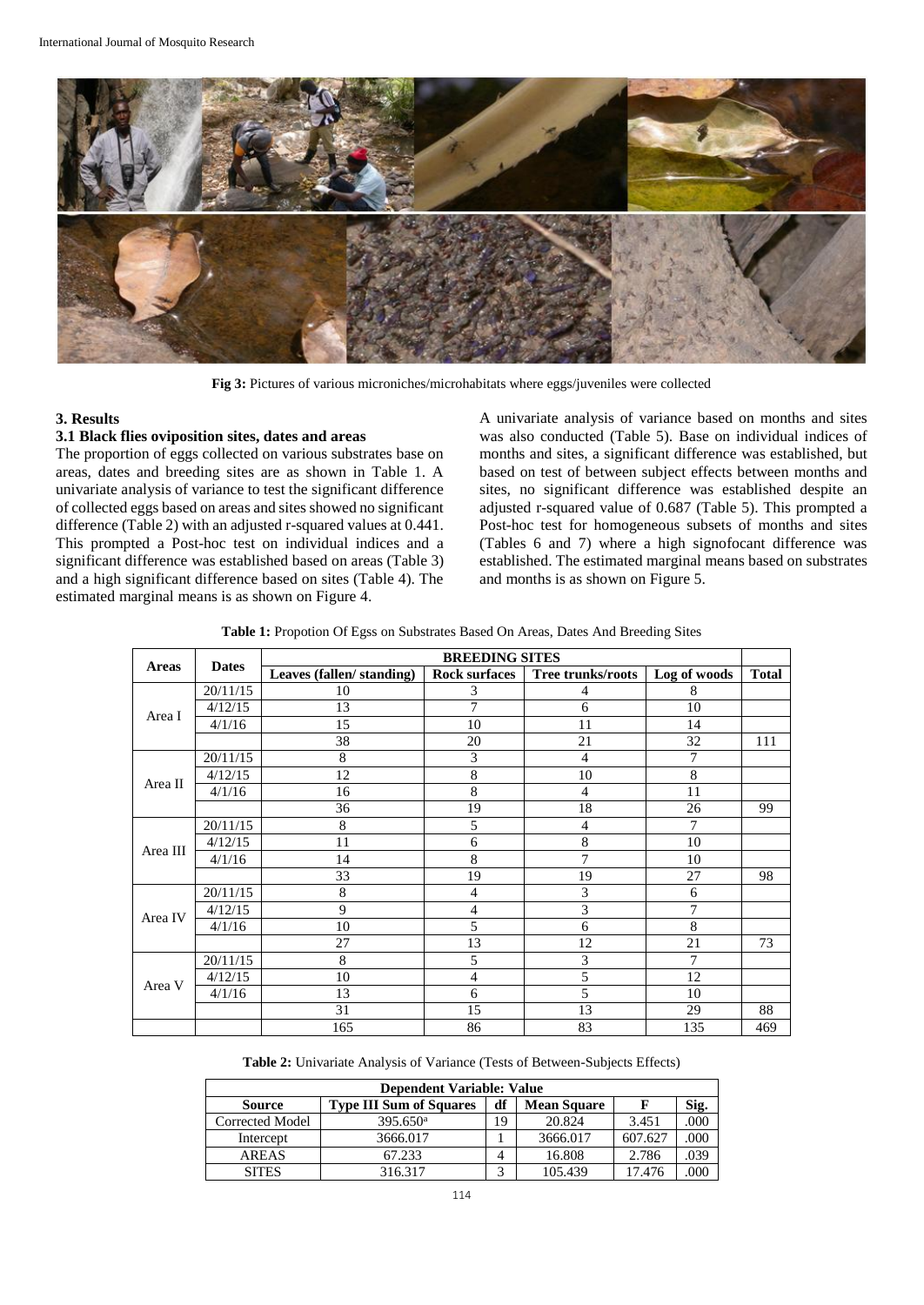| <b>AREAS * SITES</b>                               | 12.100   |    | 1.008 | .167 | 999 |  |  |
|----------------------------------------------------|----------|----|-------|------|-----|--|--|
| Error                                              | 241.333  | 40 | 6.033 |      |     |  |  |
| Total                                              | 4303.000 | 60 |       |      |     |  |  |
| 59<br>636.983<br>Corrected Total                   |          |    |       |      |     |  |  |
| a. R Squared $= 621$ (Adjusted R Squared $= 441$ ) |          |    |       |      |     |  |  |

| Table 3: Post Hoc Tests: AREAS (Homogeneous Subsets) |       |  |  |  |  |  |
|------------------------------------------------------|-------|--|--|--|--|--|
|                                                      | Value |  |  |  |  |  |
| Duncan <sup>a,b</sup>                                |       |  |  |  |  |  |
|                                                      |       |  |  |  |  |  |

| Duncan <sup>a,b</sup>                                                           |    |        |                             |  |  |  |
|---------------------------------------------------------------------------------|----|--------|-----------------------------|--|--|--|
| <b>AREAS</b>                                                                    | N  | Subset |                             |  |  |  |
|                                                                                 |    |        | $\mathcal{D}_{\mathcal{L}}$ |  |  |  |
| AREA 4                                                                          | 12 | 6.0833 |                             |  |  |  |
| AREA 5                                                                          | 12 | 7.3333 | 7.3333                      |  |  |  |
| AREA 3                                                                          | 12 | 8.1667 | 8.1667                      |  |  |  |
| AREA 2                                                                          | 12 | 8.2500 | 8.2500                      |  |  |  |
| AREA 1                                                                          | 12 |        | 9.2500                      |  |  |  |
| Sig.                                                                            |    | .053   | .087                        |  |  |  |
| Means for groups in homogeneous subsets are displayed. Based on observed means: |    |        |                             |  |  |  |
| The error term is Mean Square (Error) = $6.033$ .                               |    |        |                             |  |  |  |
| a. Uses Harmonic Mean Sample Size $= 12.000$ .                                  |    |        |                             |  |  |  |
| b. Alpha $= 0.05$ .                                                             |    |        |                             |  |  |  |

## **Table 4:** SITES (Homogeneous Subsets)

| <b>Value</b>                                                               |                    |               |        |         |  |  |
|----------------------------------------------------------------------------|--------------------|---------------|--------|---------|--|--|
| Duncan <sup>a,b</sup>                                                      |                    |               |        |         |  |  |
| <b>Sites</b>                                                               | N                  | <b>Subset</b> |        |         |  |  |
|                                                                            |                    |               | 2      | 3       |  |  |
| Tree Trunks/Roots                                                          | 15                 | 5.5333        |        |         |  |  |
| <b>Rock Surfaces</b>                                                       | 15                 | 5.7333        |        |         |  |  |
| Log Of Woods                                                               | 15                 |               | 9.0000 |         |  |  |
| Leaves (Fallen/ Standing)                                                  | 15                 |               |        | 11.0000 |  |  |
| Sig.                                                                       |                    | .825          | 1.000  | 1.000   |  |  |
| Means for groups in homogeneous subsets are displayed.                     |                    |               |        |         |  |  |
| Based on observed means: The error term is Mean Square (Error) = $6.033$ . |                    |               |        |         |  |  |
| a. Uses Harmonic Mean Sample Size $= 15.000$ .                             |                    |               |        |         |  |  |
|                                                                            | b. Alpha $=0.05$ . |               |        |         |  |  |



**Fig 4:** Estimated marginal means of eggs on substrates and breeding sites in various areas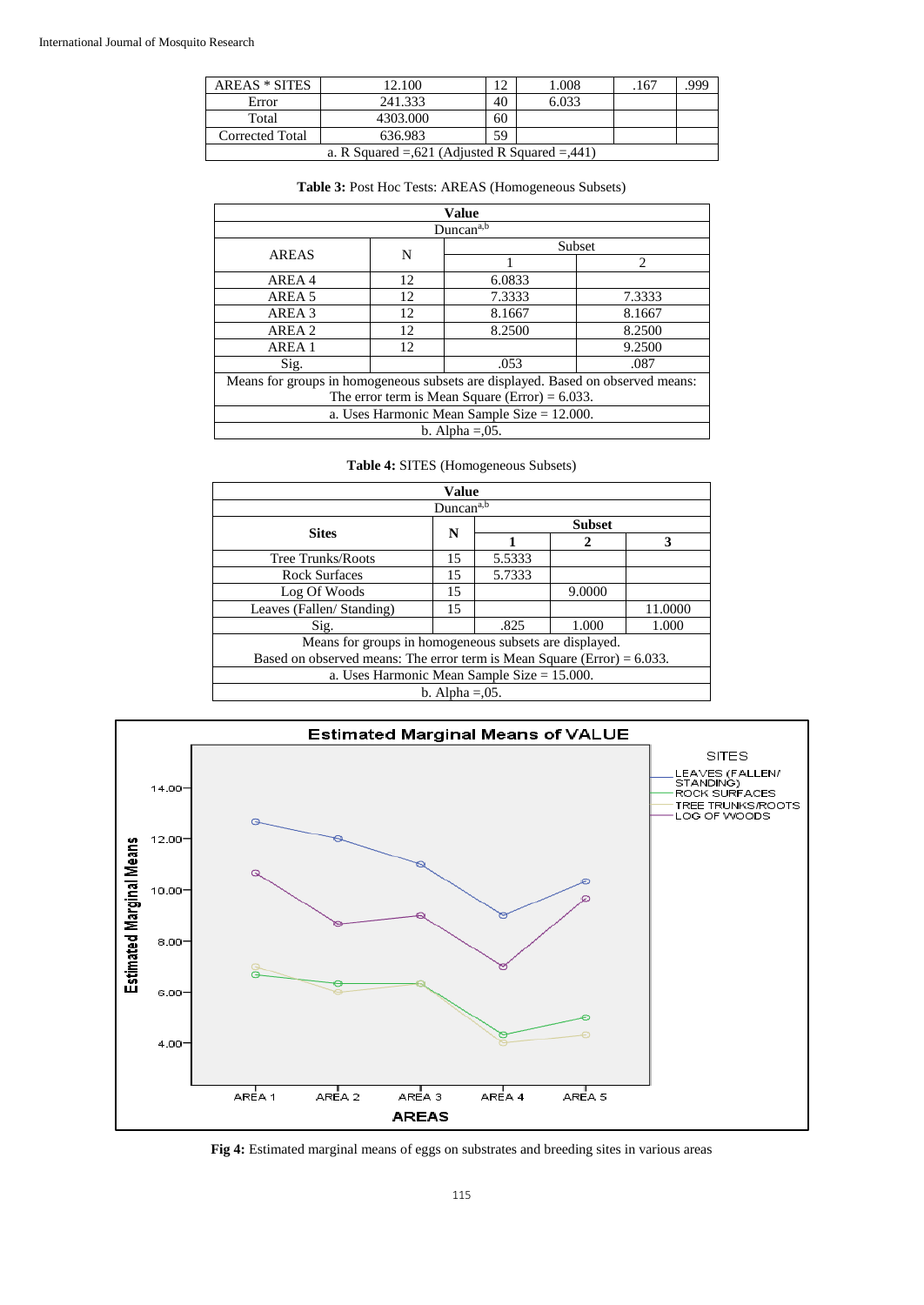| <b>Tests of Between-Subjects Effects</b>                                                 |                        |    |          |          |      |  |  |  |
|------------------------------------------------------------------------------------------|------------------------|----|----------|----------|------|--|--|--|
| <b>Dependent Variable: Values</b>                                                        |                        |    |          |          |      |  |  |  |
| Sig.<br><b>Type III Sum of Squares</b><br>df<br>F<br><b>Source</b><br><b>Mean Square</b> |                        |    |          |          |      |  |  |  |
| Corrected Model                                                                          | $474.583$ <sup>a</sup> | 11 | 43.144   | 12.752   | .000 |  |  |  |
| Intercept                                                                                | 3666.017               |    | 3666.017 | 1083.552 | .000 |  |  |  |
| <b>MONTHS</b>                                                                            | 147.733                | ∍  | 73.867   | 21.833   | .000 |  |  |  |
| <b>SITES</b>                                                                             | 316.317                | 3  | 105.439  | 31.164   | .000 |  |  |  |
| <b>MONTHS</b> * SITES                                                                    | 10.533                 | 6  | 1.756    | .519     | .791 |  |  |  |
| Error                                                                                    | 162.400                | 48 | 3.383    |          |      |  |  |  |
| Total                                                                                    | 4303.000               | 60 |          |          |      |  |  |  |
| 59<br><b>Corrected Total</b><br>636.983                                                  |                        |    |          |          |      |  |  |  |
| a. R Squared $=$ ,745 (Adjusted R Squared $=$ ,687)                                      |                        |    |          |          |      |  |  |  |

| Table 6: Post Hoc Tests: MONTHS (Homogeneous Subsets) |  |
|-------------------------------------------------------|--|
|-------------------------------------------------------|--|

| <b>Values</b>         |                                                                           |                     |        |        |  |  |  |  |
|-----------------------|---------------------------------------------------------------------------|---------------------|--------|--------|--|--|--|--|
| Duncan <sup>a,b</sup> |                                                                           |                     |        |        |  |  |  |  |
| <b>MONTHS</b>         | <b>Subset</b><br>N                                                        |                     |        |        |  |  |  |  |
|                       |                                                                           |                     |        |        |  |  |  |  |
| <b>NOV</b>            | 20                                                                        | 5.7500              |        |        |  |  |  |  |
| <b>DEC</b>            | 20                                                                        |                     | 8.1500 |        |  |  |  |  |
| <b>JAN</b>            | 20                                                                        |                     |        | 9.5500 |  |  |  |  |
| Sig.                  |                                                                           | 1.000               | 1.000  | 1.000  |  |  |  |  |
|                       | Means for groups in homogeneous subsets are displayed.                    |                     |        |        |  |  |  |  |
|                       | Based on observed means: The error term is Mean Square(Error) = $3.383$ . |                     |        |        |  |  |  |  |
|                       | a. Uses Harmonic Mean Sample Size $= 20.000$ .                            |                     |        |        |  |  |  |  |
|                       |                                                                           | b. Alpha $= 0.05$ . |        |        |  |  |  |  |

## **Table 7:** SITES: Homogeneous Subsets

| <b>Values</b>                                                              |                     |               |        |         |  |  |
|----------------------------------------------------------------------------|---------------------|---------------|--------|---------|--|--|
| Duncan <sup>a,b</sup>                                                      |                     |               |        |         |  |  |
| <b>SITES</b>                                                               | N                   | <b>Subset</b> |        |         |  |  |
|                                                                            |                     |               |        | 3       |  |  |
| Tree Trunks/Roots                                                          | 15                  | 5.5333        |        |         |  |  |
| <b>Rock Surfaces</b>                                                       | 15                  | 5.7333        |        |         |  |  |
| Log Of Woods                                                               | 15                  |               | 9.0000 |         |  |  |
| Leaves (Fallen/ Standing)                                                  | 15                  |               |        | 11.0000 |  |  |
| Sig.                                                                       |                     | .767          | 1.000  | 1.000   |  |  |
| Means for groups in homogeneous subsets are displayed.                     |                     |               |        |         |  |  |
| Based on observed means: The error term is Mean Square (Error) = $3.383$ . |                     |               |        |         |  |  |
| a. Uses Harmonic Mean Sample Size $= 15.000$ .                             |                     |               |        |         |  |  |
|                                                                            | b. Alpha $= 0.05$ . |               |        |         |  |  |



**Fig 5:** Estimated marginal means of eggs on substrates and breeding sites in various months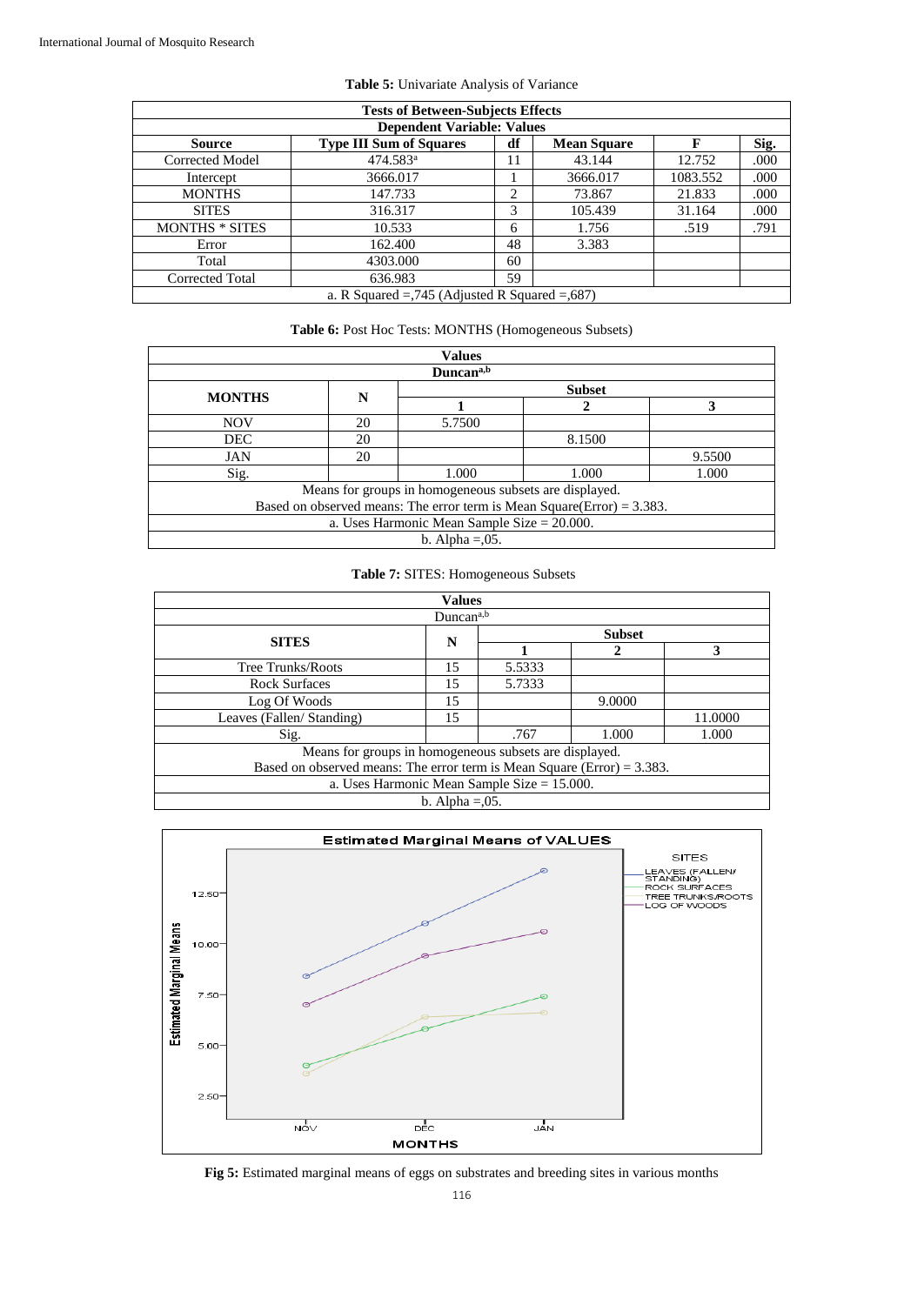AREA

## **3.2 Identified Black flies larvae species with relation to sites and dates**

The *Simulium* larvae species collected from the different sites of the river Assop were analyzed separately as shown in table 8. The separation of the different species was based on the difference observed on the larval stages. This table shows the different date of collection of black fly species and number of black fly species collected from the five sites. In site I, total numbers of 194 larvae were collected; site II, total number of 116 larvae were collected; site III, total number of 93 larvae were collected; site IV total of 54 larvae were collected and site V, total of 59 species were collected. The larvae collected from five sites were identified to species level to include *Simulium*  *damnosum*, *Simulium vorax* and *Simulium hargreavesi*. *Simulium damnosum* have the highest number in sites I, III, IV and V whereas *Simulium hargreavesi was highest* in site II*.*  Surprisingly, *S. vorax* were absent in site III*.*

A multivariate statistical analysis for the area with Pillar's trace, Wilk's lamda and Roy's trace all showed significant difference whereas Hotelling's trace never showed a significant difference (Table 9). Levene test for significant difference carried on the species indicates a significant difference with an adjusted R squared values of 0.490, 0.358 and -0.069 (Table 10). Estimated marginal means of the various larvae species and the dates/sites of collection are shown on Figure 6.

| Area     | Date     | Temp <sup>o</sup> C | S. damnosum | S. vorax       | S. hargreavesi | <b>Total</b> |
|----------|----------|---------------------|-------------|----------------|----------------|--------------|
|          | 20/11/15 | 24                  | 40          | 19             | 39             | 94           |
| Area I   | 4/12/15  | 22                  | 24          | 15             | 15             | 54           |
|          | 4/1/16   | 16                  | 20          | 9              | 13             | 42           |
| Total    |          | 16-24               | 84          | 43             | 67             | 194          |
|          | 20/11/15 | 24                  | 15          | 13             | 20             | 48           |
| Area II  | 4/12/15  | 22                  | 5           | 8              | 27             | 40           |
|          | 4/1/16   | 16                  | 10          | 12             | 6              | 28           |
| Total    |          | 16-24               | 30          | 33             | 53             | 116          |
|          | 20/11/15 | 24                  | 17          |                | 14             | 31           |
| Area III | 4/12/15  | 22                  | 20          |                | 17             | 37           |
|          | 4/1/16   | 16                  | 10          |                | 15             | 25           |
| Total    |          | 16-24               | 47          |                | 46             | 93           |
|          | 20/11/15 | 24                  | 11          | 14             |                | 25           |
| Area IV  | 4/12/15  | 22                  | 96          | 8              |                | 17           |
|          | 4/1/16   | 16                  |             | $\overline{2}$ | 4              | 12           |
| Total    |          | 16-24               | 26          | 24             | $\overline{4}$ | 54           |
|          | 20/11/15 | 24                  | 6           | 12             | 13             | 31           |
| Area V   | 4/12/15  | 22                  | 8           | 7              | 6              | 21           |
|          | 4/1/16   | 16                  | 6           | 1              |                | 7            |
| Total    |          | 16-24               | 20          | 20             | 19             | 59           |
| G/Total  |          | 16-24               | 207         | 120            | 189            | 516          |

**Table 8:** Species of Black flies larvae collected from five sites with dates

| <b>Table 9: Multivariate Tests</b> |              |  |                      |          |       |                            |  |  |  |  |  |
|------------------------------------|--------------|--|----------------------|----------|-------|----------------------------|--|--|--|--|--|
| <b>Effect</b>                      | <b>Value</b> |  | <b>Hypothesis df</b> | Error df |       | <b>Partial Eta Squared</b> |  |  |  |  |  |
| Pillai's Trace                     | 1.392        |  |                      | 30       | 0.043 | 0.46                       |  |  |  |  |  |

Wilks' Lambda 0.13 2.08 12 21.458 0.067 0.49 Hotelling's Trace 3.244 1.8 12 20 0.118 0.52 Roy's Largest Root | 1.777 | 4.4 | 4 | 10 | 0.025 | 0.64

**Table 10:** Tests of Between-Subjects Effects

| <b>Source</b> | <b>Dependent</b><br><b>Variable</b> | <b>Sum of Squares</b> | df | F     | P     | <b>Partial Eta Squared</b> | <b>Noncent. Parameter</b> |
|---------------|-------------------------------------|-----------------------|----|-------|-------|----------------------------|---------------------------|
|               | <b>SPECIE 1</b>                     | 5529.6                |    | 9.45  | 0.012 | 0.5                        | 9.5                       |
| Intercept     | <b>SPECIE 2</b>                     | 960.0                 |    | 48.65 | 0.000 | 0.8                        | 48.6                      |
|               | SPECIE 3                            | 2381.4                |    | 31.87 | 0.000 | 0.8                        | 31.9                      |
|               | <b>SPECIE 1</b>                     | 1808.4                | 4  | 0.77  | 0.567 | 0.2                        | 3.1                       |
| AREA          | <b>SPECIE 2</b>                     | 344.7                 | 4  | 4.37  | 0.027 | 0.6                        | 17.5                      |
|               | <b>SPECIE 3</b>                     | 882.3                 | 4  | 2.95  | 0.075 | 0.5                        | 11.8                      |
|               | <b>SPECIE 1</b>                     | 5850.0                | 10 |       |       |                            |                           |
| Error         | <b>SPECIE 2</b>                     | 197.3                 | 10 |       |       |                            |                           |
|               | SPECIE 3                            | 747.3                 | 10 |       |       |                            |                           |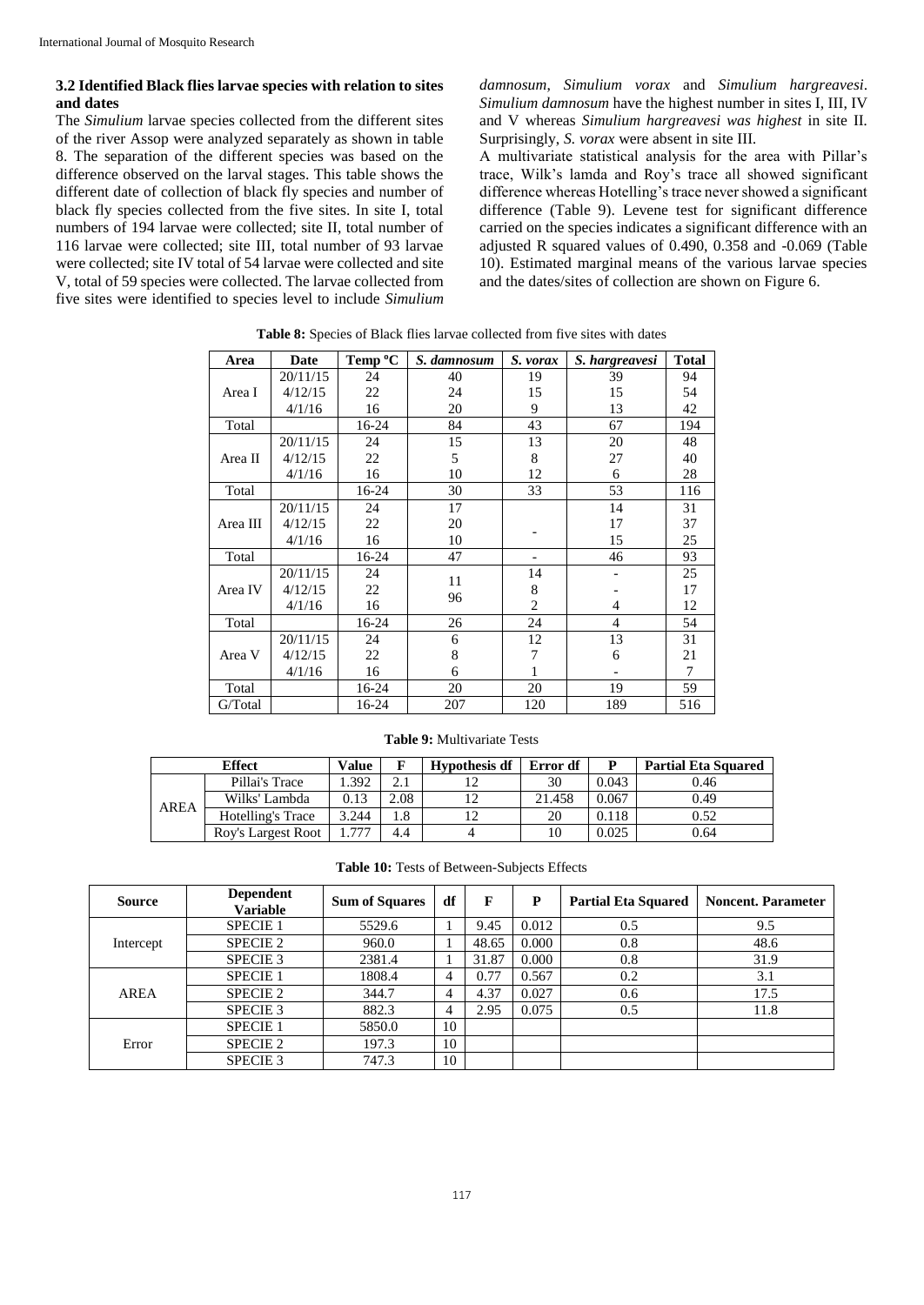

**Fig 6:** Estimated marginal means of the various larvae species and the dates/sites of collection

## **3.3 Measurements of early and late instars larval stages**

In table 11, the early larval stages were assumed to be the instar stages from L1 to L3, while the late instar stages from L4 to L7. The late instar larvae stage shows high survival rate and much in number than the oviposition in all the five microniches (areas) in Assop falls. An indication that environmental factors such as temperature does not really affect the survival rate of the *Simulium* species. *Simulium hargreavesi* having higher survival rate of early and late instar larvae age in Area I, III while *S. damnosum* have high rate of larvae survival in area II, IV and V. The estimated marginal means is as shown on Figure 7.

A multivariate analysis to test between subject effects between the various instars lengths measure and species shows no significant difference (Table 12). A multiple comparison conducted showed a significant difference between the various larvae (at *P<*0.001) and especially between between *S. vorax* and other species (*hargreavesis* and *damnosum)*, but not between *S. hargreavesi* and *S. damnosum* (Table 13). This prompted a multivariate test (Table 14) based on individual instar stages and the various species where a significant difference was established between the other instars stages and those of instars stages 6 and 7 (Table 14).

|                |          |           |          | EARLY INSTAR (L1 - L3) mm |          |                        |                |                |           |                        | LATE INSTAR $(L4 - L7)$ mm |                    |                       | $(EI + LI)mm$    |                    |
|----------------|----------|-----------|----------|---------------------------|----------|------------------------|----------------|----------------|-----------|------------------------|----------------------------|--------------------|-----------------------|------------------|--------------------|
| <b>Species</b> | L1       | 12        | L3       | total                     | Mea<br>n | <b>SD</b>              | L <sub>4</sub> | L <sub>5</sub> | L6        | L7                     | total                      | Mea<br>$\mathbf n$ | <b>SD</b>             | <b>TOTA</b><br>L | Mea<br>$\mathbf n$ |
| Area I No.     |          |           |          |                           |          |                        |                |                |           |                        |                            |                    |                       |                  |                    |
| S. v43         | 4.7<br>5 | 5.4<br>5  | 6.3      | 16.5                      | 5.5      | 0.63                   | 7.1<br>5       | 7.85           | 8.35      | 9.1                    | 32.45                      | 8.12               | 0.7                   | 48.95            | 13.61              |
| S. h67         | 5.5      | 6.5       | 7.3<br>5 | 19.35                     | 6.45     | 0.76                   | 8.3            | 9.45           | 10.2<br>5 | 11.2                   | 39.2                       | 9.8                | 1.0<br>6              | 58.55            | 16.25              |
| S. d 84        | 5.9<br>5 | 6.1       | 6.8<br>5 | 18.9                      | 6.3      | 0.39                   | 7.8            | 8.8            | 9.65      | 10.5<br>5              | 36.8                       | 9.2                | 1.0<br>$\overline{2}$ | 55.7             | 15.5               |
| Total 194      |          |           |          | 54.75                     |          |                        |                |                |           |                        | 108.4<br>5                 |                    |                       |                  |                    |
| Area II        |          |           |          |                           |          |                        |                |                |           |                        |                            |                    |                       |                  |                    |
| S. v33         | 4.8<br>5 | 6.0<br>5. | 6.9<br>5 | 17.85                     | 5.95     | 0.86                   | 7.6            | 8.4            | 9.4       | 10.2                   | 35.6                       | 8.9                | 0.9<br>8              | 53.45            | 14.85              |
| S. h 53        | 5.1<br>5 | 6.2<br>5. | 7.1<br>5 | 18.55                     | 6.18     | 0.81<br>$\overline{7}$ | 8.2            | 9.3            | 10.4      | 11.4<br>$\overline{5}$ | 39.35                      | 9.83               | 1.2                   | 57.9             | 16.0               |
| S. d 30        | 6.2      | 7.3       | 8.2      | 21.8                      | 7.27     | 0.81                   | 9.6            | 10.5           | 11.1      | 11.7                   | 43.05                      | 10.76              | 0.7                   | 64.85            | 18.02              |

**Table 11:** showing early and late instars larval stages collected at various micro- niches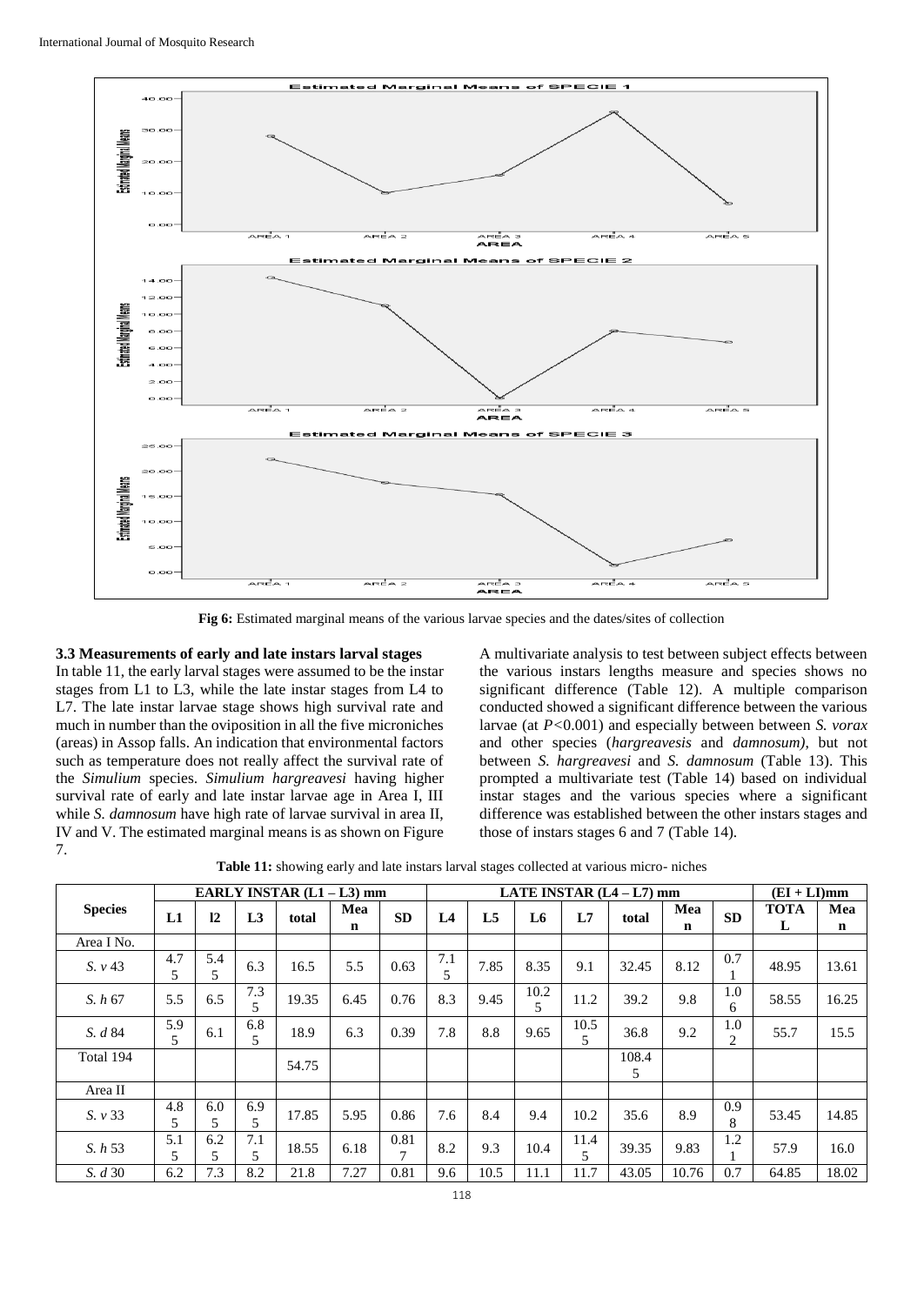|                         | 5        |                       | $\overline{5}$        |                           |      | $\overline{7}$ |              | 5    | 5                       | 5         |            |      | 9                          |        |       |
|-------------------------|----------|-----------------------|-----------------------|---------------------------|------|----------------|--------------|------|-------------------------|-----------|------------|------|----------------------------|--------|-------|
| Total 116               |          |                       |                       | 58.2                      |      |                |              |      |                         |           | 118        |      |                            |        |       |
| Area $\rm III$          |          |                       |                       |                           |      |                |              |      |                         |           |            |      |                            |        |       |
| $S.$ $\nu$              |          |                       |                       |                           |      |                |              |      |                         |           |            |      |                            |        |       |
| S. h 46                 | 5.3<br>5 | 6.2<br>5              | 7.1<br>5              | 18.75                     | 6.25 | 0.73           | $7.8\,$<br>5 | 8.75 | 9.75                    | 10.7      | 37.05      | 9.26 | $1.0\,$<br>$\overline{7}$  | 55.8   | 15.51 |
| S. d 47                 | 5.3      | 6.0<br>5              | $\boldsymbol{7}$      | 18.35                     | 6.12 | 0.69           | 8            | 8.75 | 9.9                     | 11.3      | 37.95      | 9.49 | $1.2\,$<br>$\overline{4}$  | 56.3   | 15.60 |
| Total 93                |          |                       |                       | 37.1                      |      |                |              |      |                         |           | 75         |      |                            |        |       |
| Area IV                 |          |                       |                       |                           |      |                |              |      |                         |           |            |      |                            |        |       |
| S. v 24                 | 5.1      | 8.8<br>5              | 6.7                   | 20.65                     | 6.88 | 1.54           | 7.5          | 8.3  | 8.9                     | 9.55      | 34.25      | 8.56 | 0.7<br>5                   | 54.9   | 15.45 |
| S. h4                   | 5.3<br>5 | 6.3                   | 7.2                   | 18.85                     | 6.28 | 0.75           | $8.1\,$<br>5 | 9.15 | 10.1<br>5               | 11.2      | 38.65      | 9.66 | 1.1<br>3                   | 57.5   | 15.95 |
| S. d 26                 | 5.6      | 6.7<br>5              | 7.3<br>5              | 19.7                      | 6.57 | 0.73           | 8.1          | 8.9  | 10.1<br>5               | 11.2<br>5 | 38.4       | 9.6  | $1.2\,$<br>$\mathbf{0}$    | 58.1   | 16.17 |
| Total 54                |          |                       |                       | 59.2                      |      |                |              |      |                         |           | 111.3      |      |                            |        |       |
| Area V                  |          |                       |                       |                           |      |                |              |      |                         |           |            |      |                            |        |       |
| $S.~\nu~20$             | 5.1<br>5 | $\overline{5.8}$<br>5 | 6.6<br>5              | 17.65                     | 5.88 | 0.61           | $7.4\,$<br>5 | 8.1  | 8.8                     | 9.55      | 33.9       | 8.48 | $0.7\,$<br>8               | 51.55  | 14.36 |
| S. h 19                 | 5.3<br>5 | 6.3                   | 7.2                   | 18.85                     | 6.28 | 0.76           | $8.1\,$<br>5 | 8.9  | 10.1<br>$5\overline{)}$ | 11.2      | 38.4       | 9.6  | 1.1<br>6                   | 57.25  | 15.88 |
| S. d 20                 | 5.5      | 6.4                   | 7.2<br>$\mathfrak{F}$ | 19.15                     | 6.38 | 0.71           | 8.2          | 9.1  | 10.0<br>5               | 11.1      | 38.45      | 9.61 | $1.0\,$<br>$7\phantom{.0}$ | 57.6   | 15.99 |
| Total 59                |          |                       |                       | 55.65                     |      |                |              |      |                         |           | 110.7<br>5 |      |                            |        |       |
| $\mbox{G/TOTAL}$<br>516 |          |                       |                       | 264.9<br>$\boldsymbol{0}$ |      |                |              |      |                         |           | 631.9<br>5 |      |                            | 788.40 |       |

Based on the observed means from the Least significant difference and 95 % confidence intervals calculated, the error term mean square is 4.080 and the mean difference is significant at the 0.05 level



Fig 7: Estimated marginal means of lengths of larvae

**Table 12:** Tests of Between-Subjects Effects

| <b>Source</b>            | <b>Sum of Squares</b> | df | <b>Mean Square</b> |        |           |
|--------------------------|-----------------------|----|--------------------|--------|-----------|
| Intercept                | 5919.7                |    | 5919.7             | 1450.7 | $0.000\,$ |
| <b>LENGTHS</b>           | 280.8                 |    | 46.8               | 11.4   | $0.000\,$ |
| <b>Species</b>           | 125.1                 |    | 62.5               | 15.3   | $0.000\,$ |
| <b>LENGTHS</b> * Species | 13.6                  |    |                    | 0.2    | 0.991     |
| Error                    | 342.7                 | 84 |                    |        |           |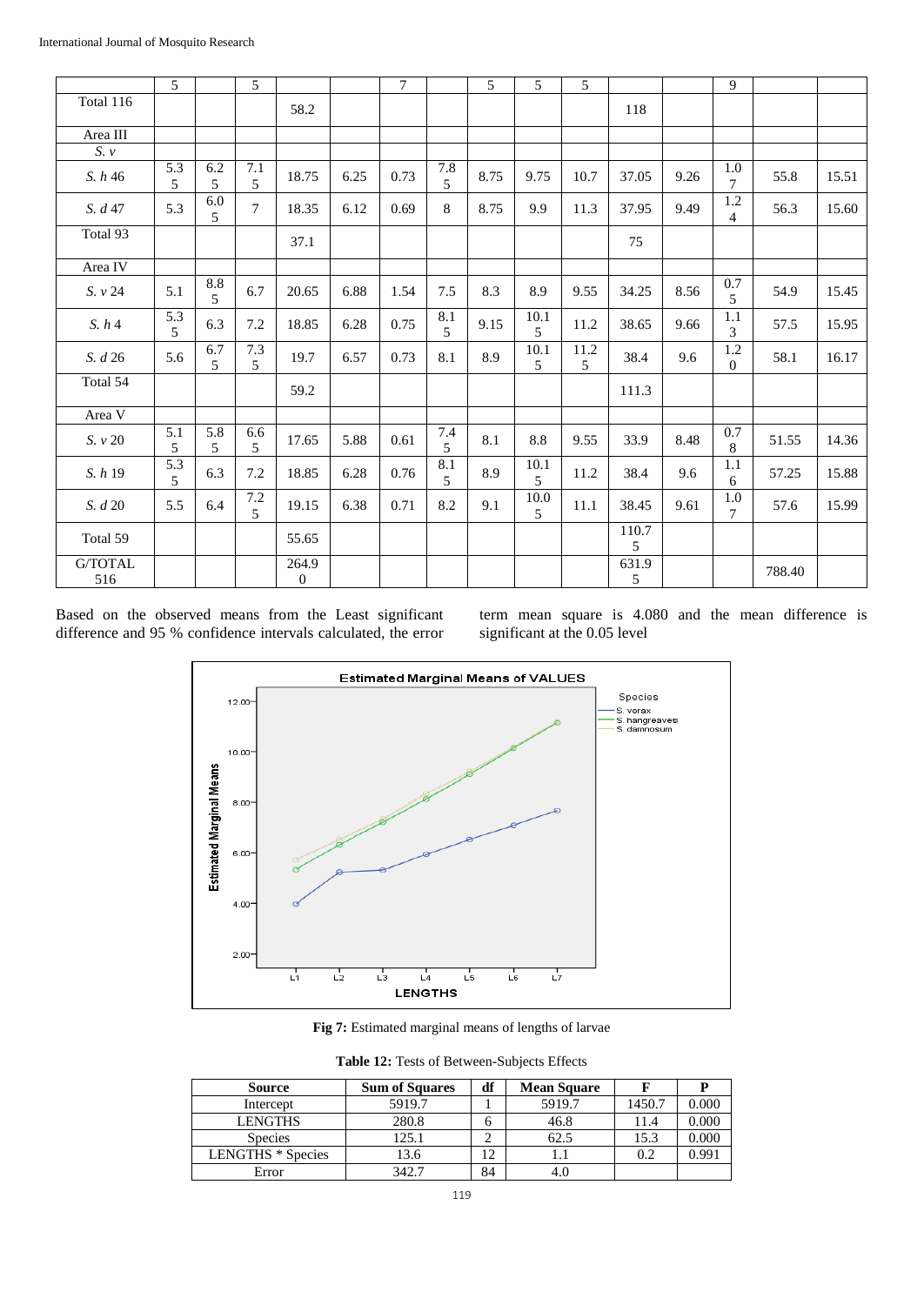| (I) Species    | (J) Species    | Mean Difference (95% Confidence interval) | P        |
|----------------|----------------|-------------------------------------------|----------|
|                | S. hangreavesi | $-2.2(-3.2,-1.3)$                         | < 0.0001 |
| S. vorax       | S. damnosum    | $-2.4(-3.4,-1.4)$                         | < 0.0001 |
|                | S. vorax       | 2.2(1.3;3.2)                              | < 0.0001 |
| S. hangreavesi | S. damnosum    | $-0.2(-1.1;0.8)$                          | 0.743    |
|                | S. vorax       | 2.4(1.4;3.4)                              | 0.000    |
| S. damnosum    | S. hangreavesi | $0.2(-0.8;1.1)$                           | 0.743    |

|  | <b>Table 13:</b> Multiple Comparisons |
|--|---------------------------------------|
|  |                                       |

|                | <b>Value</b>       |      | <b>Hypothesis df</b> | Error df | Þ  | <b>Partial Eta Squared</b> |      |
|----------------|--------------------|------|----------------------|----------|----|----------------------------|------|
| <b>SPECIES</b> | Pillai's Trace     | .21  |                      |          | 14 | 0.222                      | 0.60 |
|                | Wilks' Lambda      | 0.13 |                      | 14       |    | 0.248                      | 0.64 |
|                | Hotelling's Trace  | 3.94 | 4.4                  | 14       | 10 | 0.297                      | 0.66 |
|                | Roy's Largest Root | 3.13 |                      |          |    | 0.078                      | 0.76 |

**Table 14:** Multivariate Tests

| <b>Source</b>  | <b>Dependent</b><br><b>Variable</b> | Sum of<br><b>Squares</b> | df                       | Mean<br><b>Square</b> | $\mathbf{F}$ | P        | <b>Partial Eta</b><br><b>Squared</b> | Noncent.<br><b>Parameter</b> | <b>Observed</b><br><b>Power</b> |
|----------------|-------------------------------------|--------------------------|--------------------------|-----------------------|--------------|----------|--------------------------------------|------------------------------|---------------------------------|
|                | <b>LENGTH 1</b>                     | 376.5                    | $\mathbf{1}$             | 376.5                 | 221.0        | < 0.0001 | 0.9                                  | 221.0                        | 1.0                             |
|                | LENGTH <sub>2</sub>                 | 544.8                    |                          | 544.8                 | 153.2        | < 0.0001 | 0.9                                  | 153.2                        | 1.0                             |
|                | <b>LENGTH3</b>                      | 658.0                    | $\overline{\phantom{a}}$ | 658.0                 | 214.5        | < 0.0001 | 0.9                                  | 214.5                        | 1.0                             |
| Intercept      | <b>LENGTH4</b>                      | 837.0                    | $\overline{1}$           | 837.0                 | 216.5        | < 0.0001 | 0.9                                  | 216.5                        | 1.0                             |
|                | <b>LENGTH 5</b>                     | 1030.0                   |                          | 1030.0                | 220.4        | < 0.0001 | 0.9                                  | 220.4                        | 1.0                             |
|                | LENGTH 6                            | 1252.2                   |                          | 1252.2                | 231.4        | < 0.0001 | 1.0                                  | 231.4                        | 1.0                             |
|                | LENGTH <sub>7</sub>                 | 1502.0                   | $\mathbf{1}$             | 1502.0                | 239.1        | < 0.0001 | 1.0                                  | 239.1                        | 1.0                             |
|                | <b>LENGTH 1</b>                     | 8.5                      | $\overline{2}$           | 4.2                   | 2.5          | 0.125    | 0.3                                  | 5.0                          | 0.4                             |
|                | LENGTH <sub>2</sub>                 | 4.7                      | $\overline{2}$           | 2.4                   | 0.7          | 0.531    | 0.1                                  | 1.3                          | 0.1                             |
|                | <b>LENGTH3</b>                      | 12.8                     | $\overline{2}$           | 6.4                   | 2.1          | 0.167    | 0.3                                  | 4.2                          | 0.3                             |
| <b>SPECIES</b> | <b>LENGTH4</b>                      | 17.7                     | $\overline{2}$           | 8.8                   | 2.3          | 0.144    | 0.3                                  | 4.6                          | 0.3                             |
|                | LENGTH <sub>5</sub>                 | 23.2                     | $\overline{2}$           | 11.6                  | 2.5          | 0.126    | 0.3                                  | 5.0                          | 0.4                             |
|                | LENGTH 6                            | 31.4                     | $\overline{2}$           | 15.7                  | 2.9          | 0.094    | 0.3                                  | 5.8                          | 0.4                             |
|                | LENGTH <sub>7</sub>                 | 40.6                     | $\overline{2}$           | 20.3                  | 3.2          | 0.075    | 0.4                                  | 6.5                          | 0.5                             |
|                | <b>LENGTH1</b>                      | 20.4                     | 12                       | 1.7                   |              |          |                                      |                              |                                 |
|                | LENGTH <sub>2</sub>                 | 42.7                     | 12                       | 3.6                   |              |          |                                      |                              |                                 |
|                | LENGTH <sub>3</sub>                 | 36.8                     | 12                       | 3.1                   |              |          |                                      |                              |                                 |
| Error          | <b>LENGTH4</b>                      | 46.4                     | 12                       | 3.9                   |              |          |                                      |                              |                                 |
|                | <b>LENGTH 5</b>                     | 56.1                     | 12                       | 4.7                   |              |          |                                      |                              |                                 |
|                | LENGTH 6                            | 64.9                     | 12                       | 5.4                   |              |          |                                      |                              |                                 |
|                | LENGTH <sub>7</sub>                 | 75.4                     | 12                       | 6.3                   |              |          |                                      |                              |                                 |

## **4. Discussion**

## **4.1 Oviposition Sites**

It has been postulated that lack of information can lead to inefficient forms of immature control for e.g. the indiscriminate use of insecticide usually applied to aquatic forms which makes it difficult evaluating the efficiency of a product and environmental impacts. In this study, egg masses which cannot be specifically linked to any black fly species were collected from four different sites with the highest being the leaf, which probably have high dissolved organic matter, followed by log of woods then rock surfaces and finally tree trunks with a significant difference established at *P<* 0.05 level of significance. Several factors have been adduced to the choice of oviposition sites by female insects which may include habitat characteristics like temperature, shape, orientation and size of substrate  $[40-43]$  and humidity  $[44]$ . Importantly, black flies which are non-social insects have a conspecific aggregation which is believed to confer a variety of fitness benefits and selection of oviposition sites is crucial for survival and for minimizing egg mortality from predation [45-47]. Moreover, as put by Bunn and Hughes<sup>[48]</sup>, although several species could share the same breeding sites, each could present a different life

cycle duration and oviposition preference to a specific substrate, but as noted by Coupland [49, 50]; Golini and Davies  $[51]$ ; Muirhead-Thompson  $[52]$ , many black fly species in the genus Simulium, including members of the *Simulium damnosum* sensu lato species complex exhibit such a behavior as well, ovipositing in aggregations on a single substrate, producing clumped masses of fertile eggs.

The question of how females find a proper egg-laying site has been raised by Crosskey<sup>[8]</sup>, although Greiner<sup>[53]</sup> and Crosskey<sup>7</sup> hypothesized that they are able to locate suitable oviposition sites visually and anemotactically. In response to such possible questions, Freedeen *et al*. [54] have reported that oviposition may vary from eggs while females fly over water or as noted by Peterson<sup>[55]</sup>, the complete submergence of the fly for egg deposition on a substrate. The incubation time may range from a few days for species without egg diapauses [56] to many months for Simuliids which over-winter in that stage [57]. Higashiura<sup>[40]</sup> reported that some insects oviposit in places protected from snow cover, while Juliano *et al*. [58] noted that others avoid habitats with high probability of dessication.

Carlsson<sup>[59]</sup> reported in their findings on egg laying pattern of *S. venustum, Odagmia* and *Eusimimlium aureum* that they all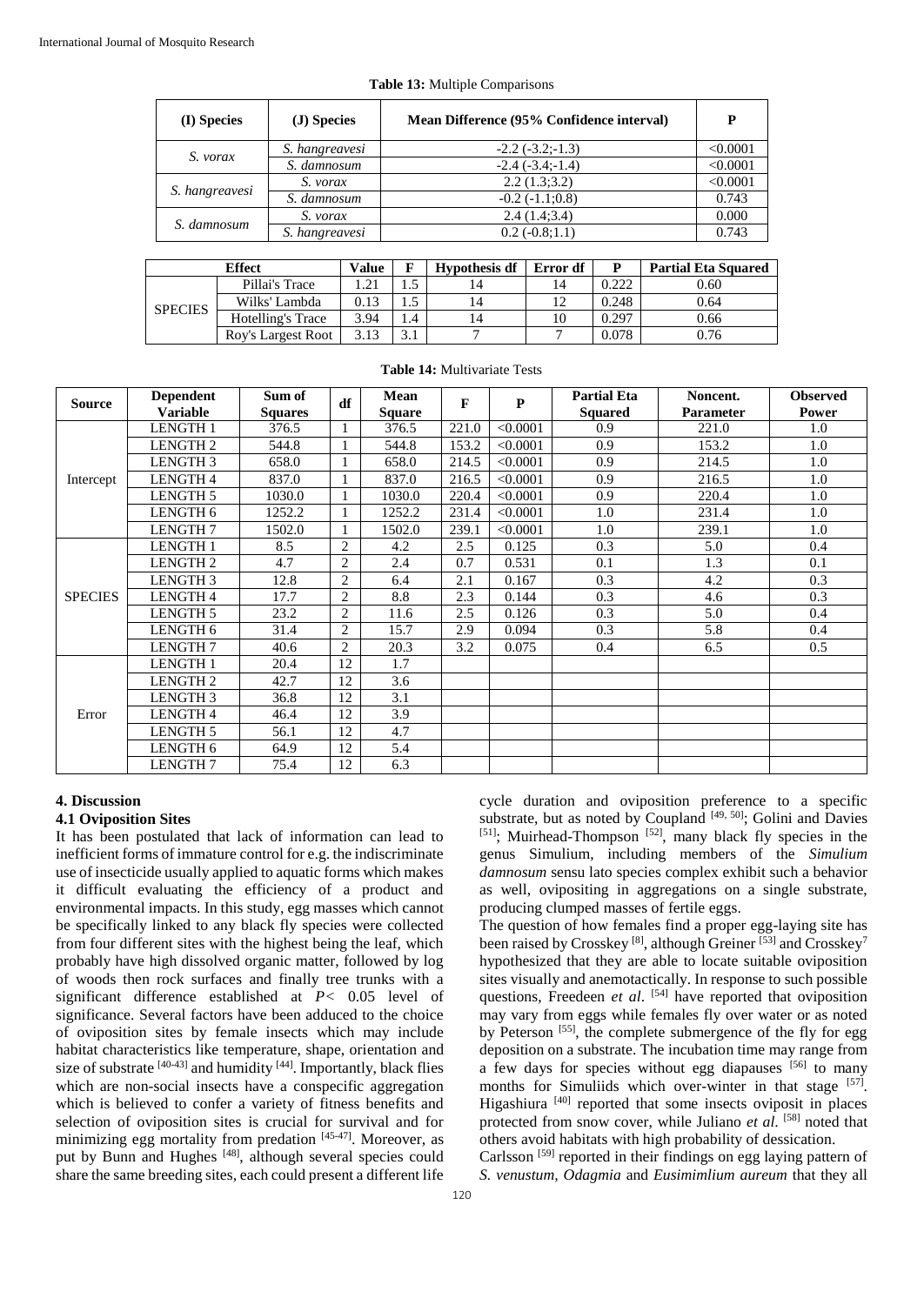display similar patterns of oviposition behaviour laying eggs on objects at water surfaces, climbed down in search of suitable stones, sometimes depths of 20 cm. Some black fly species such as *S. vulgare* and *S. articum* are believed to deposit their eggs loosely and singly by flying low over water surfaces [54, 59]. The question has also been raised as to whether gravid flies oviposit at their natal water ways? Rothfels [60], was able to show from cytological evidence that some species of black flies do point to site-specific oviposition preferences, but this was refuted by F.F.H. (unpublished) from a preliminary cytological work on *S. venustum* and *S. verecundum* complex from the Davies Bog and North Madawaska river sites that this may not be true as the study reveal there was no any site-specific chromosomal polymorphisms for any of the species in the complex. But the debate still rages on as to how these flies are able to lay their eggs in bactches within aggregation. A possible suggestion was premised on pheromones i.e. substances produced by members of either or both sexes [61]. This has been confirmed from number of insects like the Coleoptera [61-63], Hemiptera<sup>[61, 64]</sup>, Drosophilid<sup>[65-66]</sup>, haematophagous Diptera  $[67]$ , culicine mosquitoes  $[68]$ , phlebotomine sandflies  $[69-70]$ , and active components of a pheromone eliciting larval aggregation identified in the viviparous tsetse (Glossinidae) [71] . Within the Simuliidae, a number of species other than *S. damnosum* s.l. are also known to oviposit in large aggregations  $[49, 72-74]$ . The attraction of gravid black flies to a particular oviposition site is likely to depend on a combination of visual, tactile or nonvolatile chemical stimuli which indicate the quality of the site, in addition to any semiochemical cues emanating from eggs already present, as is thought to occur in *S. damnosum* s.l. [75] . Pheromones involved in such attraction might not elicit species-specific responses, and it may even be that different species produce the same aggregation pheromone, as occurs in a number of *Culex* spp mosquitoes <sup>[76, 77]</sup>. Consequently, we were unable to establish if the gravid flies oviposit at their natal ways.

Regardless of the existence of site-specific genetic markers for other populations, it has been suggested that returning to the natal waterway to oviposit may be a common behavior for simuliids in general, yet there has not been an experimental test of this behavioral hypothesis until now. Either females return to the natal waterway (i.e., they exhibit site fidelity) or they do not (i.e., there is no site fidelity). Since we were unable to test the hypothesis, we could not for certain conclude either site fidelity or no site infidelity were in play to enable field experiments to distinguish between these possibilities, but from the collections of larvae from the same designated areas, we could for certain infer that these behaviours were learned during the larval stage where close proximities to where they were initially hatched could probably be thought to be safer sites to avoid flooding and predation. In addition, since in all areas more eggs were collected on leaves which have high decay of organic materials and are not control substrates, it agrees with the findings of McCall  $[75]$  that the smell of decaying organic material attracts gravid females and induces oviposition, probably because these substrates may be suitable food sources for the larvae. In conclusion, this study calls for understanding of the oviposition behaviour and structure of eggs for the 64 species of simuliids documented in Colombia [78-80] and other species in other parts of the world.

### **4.2 Oviposition Cues and Survival Strategy**

The present study revealed that, the late instars have longer durations than the early instars which have a shorter duration. This confirmation in the recent findings is in consonance with the findings of Crosskey and Howard<sup>[80]</sup> that early instars have a shorter duration than the late instars, when the larvae reaches its final instars, it will spin itself in a cocoon out of silk, forming a pupae. The growth rate of black fly larvae depends greatly on the quality and abundance of food and on water temperature.

#### **5. Conclusion**

The collection of eggs from the various substratum and most especially on leaf which have dissolved oxygen could be a target for application of control strategies. Moreover, the reduction in the number of species caught at Assop could be as a result of changes or increase in either abiotic or biotic factor which would have been non-conducive for others species or probably just an act of the survival of the fittest that would have caused migration. Although it has been noted that *S. damnosum*  and *S. sirbanum* are savannah species while others like *S. yahense, S. santipauli, S. soubrense, S. sqaumosum* are forest dwelling, and since Assop fall is in the savannah region and gradually adapting to climate change, the possibility could be for the migration of other species to suitable sites that could best support their rate of water evaporation. Lastly, the collections of more late stages could be a pointer to the population of the immediate community with black flies which could portend great danger in the transmission of onchocerciasis to the available mammals or birds.

## **6. Recommendation**

It is recommended that further research work could be carried out in the same vicinity after some months or years to ascertain if the same species are still available, gone on migration to other areas and/or reinvasion of the area by species formally reported by Roberts and Irving-Bell  $[81]$  and Egwumah<sup>82</sup>. Importantly, based on the site of collection of eggs, a further study could be carried out to link the specific type of Simuliids that oviposit on a particular type of substrate.

#### **7. Acknowledgments**

We are grateful to the University of Jos Institution Base Research Fund and in particular the Tertiary Education Trust Fund (TETFund), Nigeria for the funding of the research work. The present study was conducted at the Applied Entomology and Parasitology Unit of the Department of Zoology, University of Jos, Nigeria. There were no financial or nonfinancial competing interests influencing the interpretation of data or presentation of information to our work. ONG conceived and designed the study and wrote the manuscript. OUC, JSM, NG and CA conducted the experiment and collection of egg masses and juveniles and measurements of juveniles. WAP and HBM aided in the laboratory differentiation of juveniles and writing of manuscript. All authors wrote, read, and approved the manuscript.

## **8. References**

- 1. Adler PH, McCreadie JW. Black Flies *(Simuliidae)*. In: Mullen G, Durden LA. *Medical and Veterinary Entomology;* Academic Press. 2002, 186-202.
- 2. Mccreadie JW, Adler PH, Hamada N, Grillet ME. Context-dependent symbiosis between Blackfly (*Diptera:*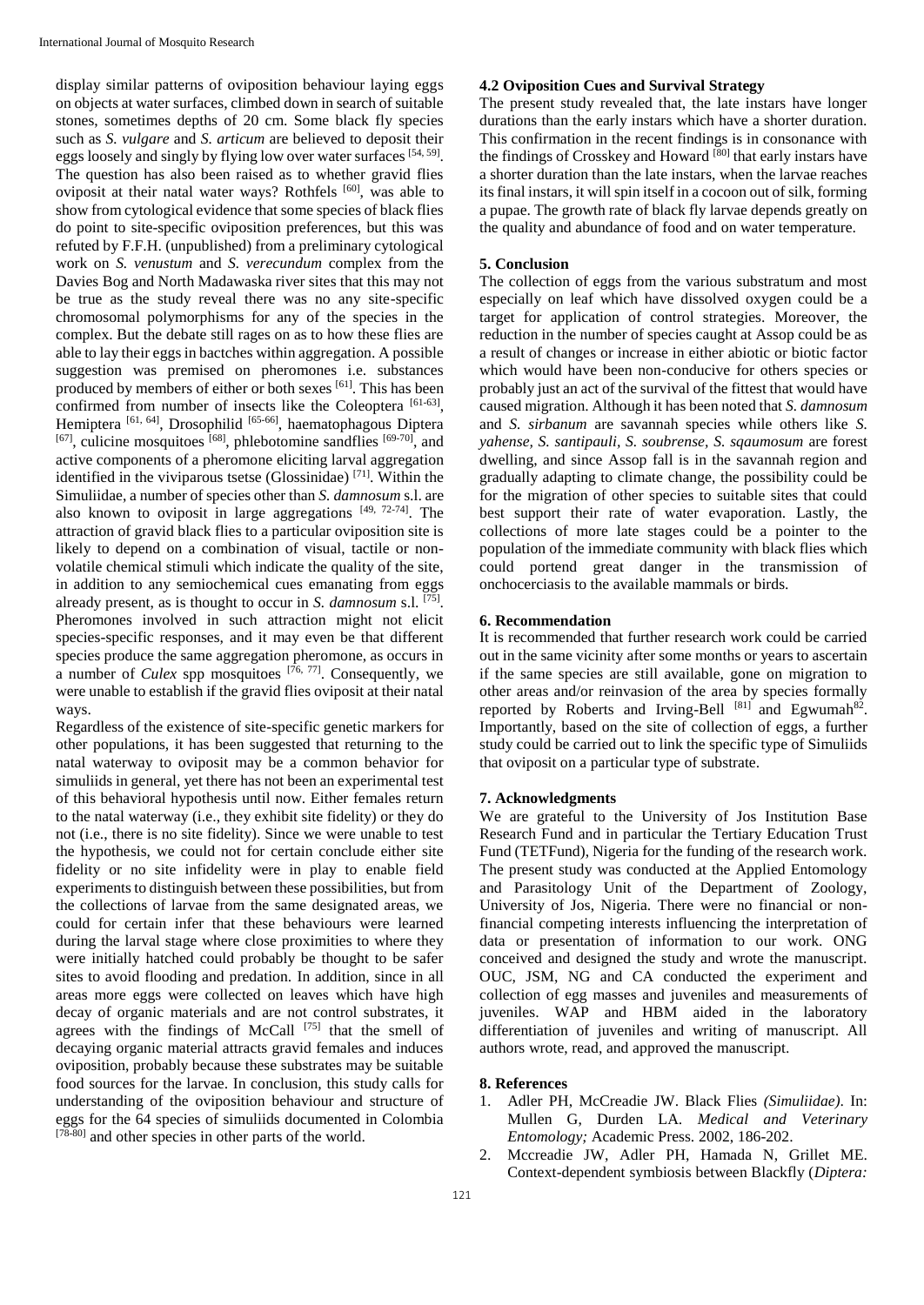*Simuliidae*) and *Trichomycete* Fungi (*Harpellales: legeriomycetaceae*). Oikos. 2006; 108:362-370.

- 3. McCreadie JW, Adler PH. Variation in Larval Fitness of Black flies (Diptera: *Simuliidae*) over Heterogeneous Habitats. Aqua. Insect. 2012a; 34:143-150.
- *4.* McGreadie JW, Adler PH. The roles of abiotic factors, dispersal and species interactions in structuring stream assamblages of Black flies (Diptera: *Simuliidae*). Aquat, Biosystt. 2012b; 8:14*.*
- 5. Adeleke MA, Mafana CF, Sam-Wobo SO, Olatunde GO, Ekpo UF, Akinwale OP. Bitting Behaviour of *Simulium damnosun* Complex and *Onchocerca volvulus* Infection along Osun River, South West, Nigeria. Par. and Vec. 2010a; 3(93):1-5.
- 6. Adeleke MA, Mafiana CF, Sam-Wobo SO, Olatunde GO, Akinwale OP. Morphotaxonomic studies on *Simulium damnosum* Theobald complex (Diptera: Simuliidae) along Osun River, Southwestern Nigeria. Acta Entomol. Sinica, 2010b; 53(11):1319-1324.
- 7. Crosskey RW. The Natural History of Black flies. John Wiley and Sons, England, 1990a.
- 8. Crosskey RW. Natural History of Black flies, British Museum (National History), London. John Wiley and Sons. 1990b, 711.
- 9. Adler PH, Currie DC, Wood DM. The black flies (*Simuliidae*) of the North America XVX, Connell University press, Ithaca, New York 2004, 941.
- 10. Millar JG, Chaney JD, Beehler JW, Mulla MS. Interaction of the *Culex quinquefasciatus* egg raft pheromone with a natural chemical associated with oviposition sites. J of the Ame. Mosq. Control Assoc. 1994; 10(3):374-379.
- 11. Resetarits WJ. Oviposition site choice and life history evolution. Am. Zool. 1996; 36:205-215.
- 12. Spencer M, Blaustein L, Cohen JE. Oviposition habitat selection by mosquitoes (*Culiseta longiareolata*) and consequences for population size, Ecol., 2002; 83(3):669- 679.
- 13. Singer MC. The definition and measurement of oviposition preference in plant-feeding insects, in J. R. Miller, and M. A. Miller (eds.). Insect–Plant Interactions Springer, New York. 1986, 65-94,
- 14. Mayhew PJ. Adaptive patterns of host-plant selection by phytophagous insects. Oikos, 1997; 79:417-428.
- 15. Visser J. Host odor perception in phytophagous insects. Annu. Rev. Entomol. 1986; 31:121-144.
- 16. Bernays EA, Chapman RF. Host-Plant Selection by Phytophagous Insects. Chapman and Hall, New York, 1994.
- 17. Badenes F, Shelton A, Nault B. Evaluating trap crops for diamondback moth, *Plutella xylostella* (Lepidoptera: Plutellidae). J Econ. Entomol. 2004; 97:1365-1372.
- 18. Thompson JN, Pellmyr O. Evolution of oviposition behavior and host preference in lepidoptera. Annu. Rev. Entomol. 1991; 36:65-89.
- 19. Clutton-Brock TH. Reproductive success. Chicago: University of Chicago Press, 1988.
- 20. García-Gonzalez F, Gomendio M. Oviposition site selection and oviposition stimulation by conspecifics in the golden egg bug (*Phyllomorpha laciniata*): implications for female fitness. Behav. Ecol. Sociobiol. 2003; 53:385- 92.
- 21. Fay RW, Perry AS. Laboratory studies of oviposition

preferences of *Aedes aegypti*. Mosq. News, 1965; 25:276- 281.

- 22. Chadee DD, Corbet PS, Greenwood JJD. Egg-laying yellow fever mosquitoes avoid sites containing eggs laid by themselves or by conspecifics. Entomol. Exp. Appl. 1990; 57:295-298.
- 23. Corbet PS, Chadee DD. An improved method for detecting substrate preferences shown by mosquitoes that exhibit skip oviposition. Phys. Entomol. 1993; 18:114-118.
- 24. Chadee DD. The diel oviposition periodicity of *Aedes aegypti* (L.) (Diptera: Culicidae) in Trinidad, West Indies: effects of forced egg retention. Bull. Entomol. Resea*.* 2010; 100:599-603.
- 25. Chadee DD, Corbet PS. Seasonal incidence and diel patterns of oviposition in the field of the mosquito, *Aedes aegypti* (L.) (Diptera: Culicidae) in Trinidad, West Indies: a preliminary study. Ann. Trop. Med. Parasitol., 1987; 81:151-161.
- 26. Apostol BL, Black WCIII, Reiter P, Miller BR. Use of randomly amplified polymorphic DNA amplified by polymerase chain reaction markers to estimate the number of *Aedes aegypti* families at oviposition sites in San Juan, Puerto Rico. Am. J Trop. Med. Hyg. 1994; 51:89-97.
- 27. Reiter P, Amador MA, Anderson RA, Clark GG. Dispersal of *Aedes aegypti* in the urban area after blood feeding as demonstrated by rubidium-marked eggs. Am. J Trop. Med. Hyg. 1995; *52*:177-179.
- 28. Colton YM, Chadee DD, Severson DW. Natural skip oviposition of the mosquito *Aedes aegypti* idicated by codominant genetic markers. Med. Vet. Entomol. 2003; 17:195-204.
- 29. Reiter P. Oviposition, dispersal and survival in *Aedes aegypti*: implications for the efficacy of controls strategies. Vector-Borne Zoonot. Dis. 2007; 7:261-273.
- 30. Gimnig JE, Ombok M, Kamau I, Hawley WA. Characteristics of larval Anopheline (Diptera: Culicidae) habitats in Western Kenya. J of Med. Entomol. 2001; 38:282-288. (PubMed: 11296836).
- 31. Goselle ON, Joshua SM, Okafor UC, Ngoh BJ, Wuyep AP, Chaksda A *et al*. Study on population dynamics of black flies imagos. J of Entomol. and Zool. Studies, 2017; 5(1):530-539.
- 32. Roberts DM, Okafor BC. Microdistribution of immature black flies and the effect of water velocity and turbulence. Proceedings of Nigerian/Japan Joint*-*Conference Jos, 1987; M-1:164-167.
- 33. Goldie P. Progress toward cryopreservation of black fly eggs: *in vitro* experiments and ultrastructure observations (M. S. thesis). Cornell University, Ithaca, New York. 1982, 198.
- 34. Crosskey RW. A re Classification of *Simuliids* (Diptera) of Africa and its Island. Bull. British Museum (Natural History) Entomol. Suppl. 1969; 14:194-197.
- 35. Freeman P, De Meillon B. *Simuliidae* of Ethopian Region. London, British Museum of Nat. History, 1953, 178-203.
- 36. Takaoka H, Choochole W. A list of and keys of black flies (Diptera: *Simuliidae*) in Thailand. Trop. Med. Health*,* 2004; 32:189-197.
- 37. Crosskey RW. A taxonomic study of the larvae of West African Simuliidae (Diptera: Nematocera) with comments on the morphology of the larval black fly head. Bull. British Museum (Natural History) Entomol. 1960a; 10:1-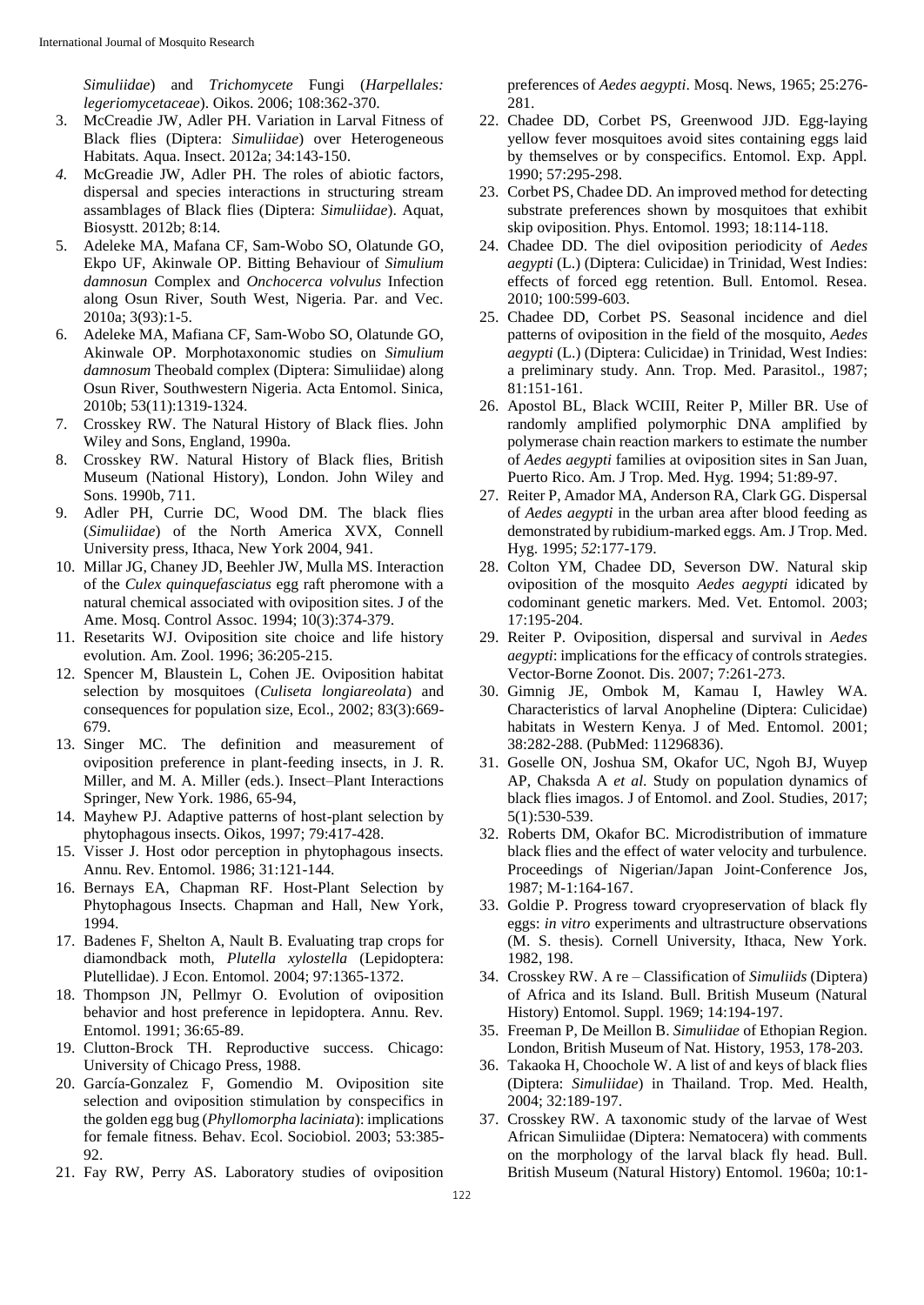74.

- 38. Crosskey RW. Distribution records of the black flies (Diptera: Simuliidae) of Nigeria and the Southern Cameroon, with a key for their identification in the pupal stage. J of the West African Sc. Assoc. 1960b; 6:27-46.
- 39. SAS Institute Inc: SAS/STAT 9.1, 2004. Users Guide. SAS Institute Inc; Cury, NC.
- 40. Higashiura Y. Survival of eggs in the gypsy moth Lymantria dispar. II. Oviposition site selection in changing environments. J Anim. Ecol. 1989; 58:413-426.
- 41. Canyon DV, Hii JKL, Muller R. Adaptation of *Aedes aegypti* (Diptera: Culicidae) oviposition behavior in response to humidity and diet. J Insect. Physiol. 1999; 45:959-964.
- 42. Reich P, Downes BJ. The distribution of aquatic invertebrate egg masses in relation to physical characteristics of oviposition sites at two Victorian upland streams. Freshwater Biol. 2003a; 48:1497-1513.
- 43. Reich P, Downes BJ. Experimental evidence for physical cues involved in oviposition site selection of lotic hydrobiosid caddisflies. Oecologia. 2003b; 136:465-475.
- 44. McCall PJ, Wilson MD, Dueben BD, Clare-Bronswoort, BM de, Heath RR. Similarity in oviposition aggregation pheromone composition within the *Simulium damnosum*  (Diptera: Simuliidae) species complex. Bull. Entomol. Res. 1997; 87:609-616.
- 45. Prokopy RJ, Roitberg BD. Joining and avoidance behavior in nonsocial insects. Ann. Rev. of Entomol. 2001; 46:631- 665. PMID: 11112182
- 46. Faraji F, Janssen A, Sabelis MW. The benefits of clustering eggs: the role of egg predation and larval cannibalism in a predatory mite. Oecologia, 2002; 131:20- 26.
- 47. Damman H, Cappuccino N. Two forms of egg defense in a chrysomelid beetle: egg clumping and excrement cover. Ecol. Entomol. 1991; 16:163-167.
- 48. Bunn SE, Hughes JM. Dispersal and recruitment in streams:evidence from genetic studies. J North Am. Benthol. Soc. 1997; 16:338-346.
- 49. Coupland JB. Oviposition response of Simulium reptans (Diptera: Simuliidae) to the presence of conspecific eggs. Ecol. Entomol. 1991; 16:11-15.
- 50. Coupland JB. Effect of egg mass age on subsequent oviposition by Simulium reptans (Diptera: Simuliidae). J. of Med. Entomol. 1992; 29:293-295. PMID: 1495045
- 51. Golini VI, Davies DM. Relative response to colored substrates by ovipositing blackflies (Diptera: Simuliidae). I. Oviposition by Simulium (Simulium) verecundum Stone and Jamnback. Canadian J of Zool., 1975; 53:521-535. PMID: 1131749
- 52. Muirhead-Thompson RC. Communal oviposition in Simulium damnosum Theobald (Diptera, Simuliidae). Nature. 1956; 178:1279-1299.
- 53. Grenier P. Contribution `a l'´etude biologique des Simuliides de France. Physiol. Comp. Oecol., 1949; 1:165-330.
- 54. Fredeen FJH, Rempel JG, Arnason AP. Egg laying habits, overwintering stages and life cycle of *Simulium arcticum* Mall. Canadian Entomol. 1951; 83(3):73-76).
- 55. Peterson BV. Observations on the biology of Utah black flies (Diptera: Simuliidae). Can. Ent. 1956; 88:496-507.
- 56. Davies DM. The ecology and life history of blackflies

(Simuliidae: Diptera) in Ontario, with a discussion of a new species. Ph.D. thesis. University of Toronto, 1949.

- 57. Sommerman KM, Sailer RI, Esselbaugh CO. Biology of Alaskan black flies (Simuliidae, Diptera). Ecol. Monogr., 1955; 25:345-385.
- 58. Juliano SA, O'Meara GF, Morrill JR, Cutwa MM. Desiccation and thermal tolerance of eggs and the coexistence of competing mosquitoes. Oecologia, 2002; 130:458-469.
- 59. Carlsson G. Studies on Scandinavian black flies. Opuscula Entomological Supplementum 21. Entomologiska Sallskapet, 1962.
- 60. Rothfels K. Cytological approaches to the study of black fly systematics and evolution. In Stock, M. W. (ed.), *Applications of Genetics and Cytology in Insect Systematics and Evolution*, University of Idaho, Moscow, 1981, 67-83.
- 61. Borden JH. Aggregation pheromones. *in* Kerkut G.A. and Gilbert, L.I. (*Eds*) *Comprehensive insect physiology, biochemistry and pharmacology*. Oxford, Pergamon Press. 1985; 9:257-285.
- 62. Faustini DL, Giese WL, Phillips JK, Burkholder WE. Aggregation pheromone of the male granary weevil, *Sitophilus granarius* (L.). J of Chemical Ecol. 1982; 8:679-687.
- 63. Rochat D, Malosse C, Lettere M, Ducrot P, Zagatti P, Renou M *et al*. Male-produced aggregation pheromone of the American palm weevil, *Rhynchophorus palmarum* (L.) (Coleoptera, Curculionidae): collection, identification, electrophysiological activity, and laboratory bioassay. J. of Chemical Ecol. 1991; 17:2127-2141.
- 64. James DG, Mori K, Aldrich JR, Oliver JE. Flight-mediated attraction of *Biprorulus bibax* Breddin (Hemiptera: Pentatomidae) to natural and synthetic aggregation pheromone. J of Chemical Ecol. 1994; 20:71-80.
- 65. Bartelt RJ, Schaner AM, Jackson LL. *cis*-vaccenyl acetate as an aggregation pheromone in *Drosophila melanogaster.*  J of Chem. Ecol. 1985; 11:1747-1756.
- 66. Bartelt RJ, Schaner AM, Jackson LL. Aggregation pheromones in five taxa of the *Drosophila virilis* species group. Physiol. Entomol. 1986; 11:367-376.
- 67. McCall PJ, Cameron MM. Oviposition pheromones in insect vectors, Parasitol. Today. 1995; 11(9):352-355.
- 68. Laurence BR, Pickett JA. An oviposition attractant pheromone in *Culex quinquefasciatus* Say (Diptera: Culicidae). Bull. of Entomol. Research, 1985; 75:283-290.
- 69. El Naiem DA, Ward RD. Response of the sandfly *Lutzomyia longipalpis* to an oviposition pheromone associated with conspecific eggs. Med. and Vet. Entomol. 1991; 5:219-224.
- 70. Dougherty MJ, Hamilton JGC, Ward RD. Isolation of oviposition pheromone from the eggs of the sandfly *Lutzomyia longipalpis.* Med. and Vet. Entomol. 1994; 8:119-124.
- 71. Saini RK, Hassanali A, Andoke J, Ahuya P, Ouma WP. Identification of major components of larviposition pheromone from larvae of tsetse flies *Glossina morsitans morsitans* Westwood and Glossina morsitans centralis Machado. J of Chemical Ecol. 1996; 22:1211-1220. doi: 10.1007/BF02266961PMID: 24226080
- 72. Chutter FM. Notes on the biology of South African Simuliidae, particularly *Simulium (Eusimulium) nigritarse*